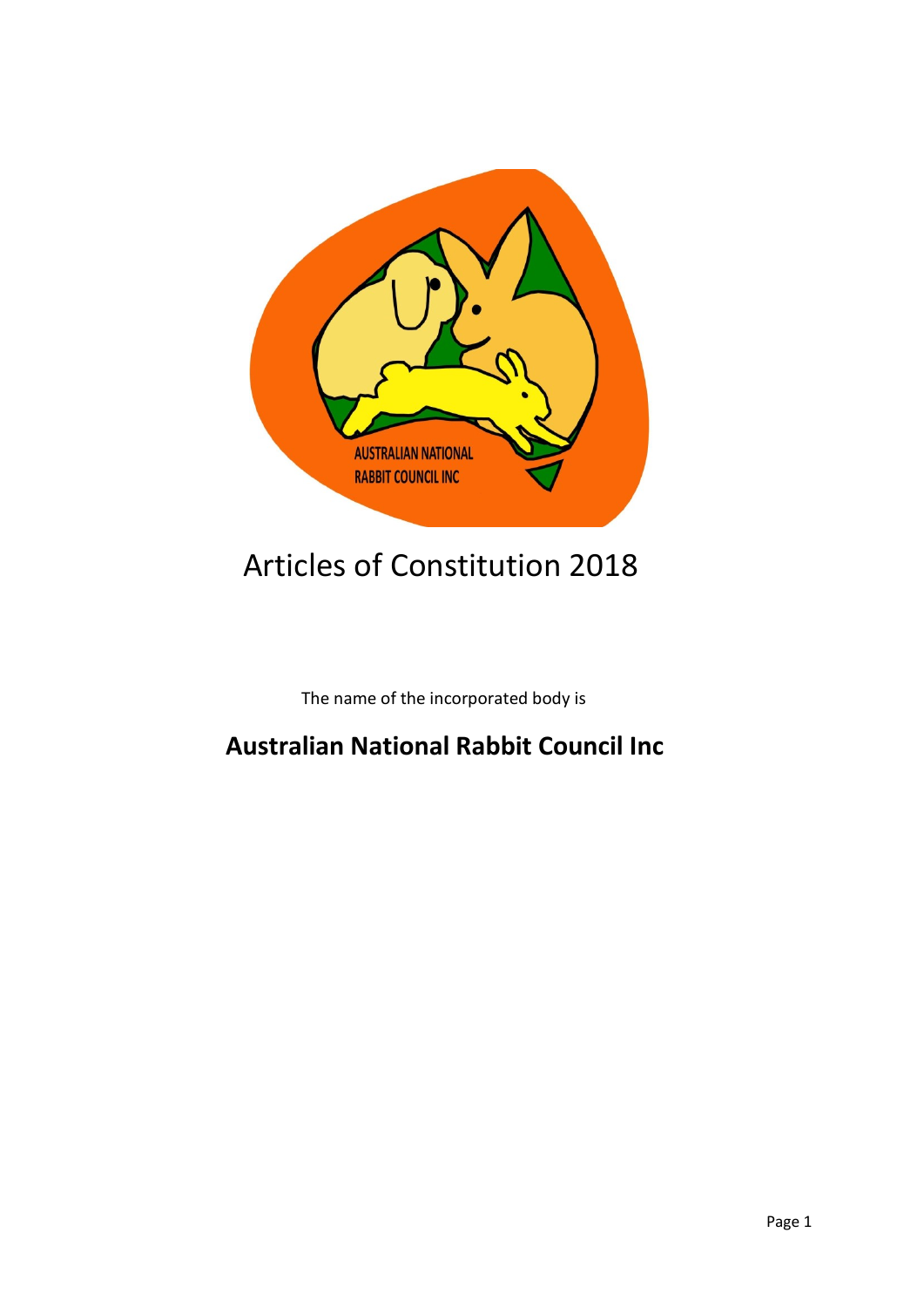**CODE OF ETHICS.** Each member, upon signing an application for membership of the ANRCI and being duly appointed to general membership of the ANRCI, shall in addition to agreeing to be bound by the Articles, Rules and Regulations of the ANRCI, be also bound by the ANRCI Code of Ethics relating to responsible rabbit ownership including the keeping, welfare, breeding, selling and disposal of rabbits by members to the effect of terms and conditions set out: a) I shall ensure, that at all times, all rabbits under my care are properly housed, fed and watered and receive proper health attention if and when required. b) I shall not knowingly allow any rabbit under my care to become loose, thus placing it in danger or creating a public nuisance. c) I shall enhance the reputation of Rabbit Fanciers by endeavouring to ensure that my rabbits are not a nuisance by way of odour or noise. d) I shall breed for the purpose of improving the quality of my exhibition stock and not specifically for the 'pet market' yet I retain the right of free trading, to advertise directly and sell rabbits not kept for breeding purposes. e) I will be responsible in my breeding programs in that I will not use deformed stock and will only use the stock necessary to improve the quality of the breed. I will show concern for my breeding does by not mating them before adulthood or too frequently (f) I undertake not to mate any of my rabbits to rabbits of a different breed unless working within a specific, documented breeding program and then I understand not to sell these offspring, or misrepresenting them as purebreds. g) I shall, when selling or otherwise transferring a rabbit from my care ensure: 1. Any kit is at least ten weeks of age. 2. That the person receiving the rabbit fully understands their responsibility for the care and welfare of the animal including diet, husbandry and housing requirements. 3. That the person receiving the rabbit appreciates the responsibility of correct breeding from this stock. 4. That the rabbit is free from any disease or deformity that could be reasonably expected to be found on examination. h) I shall not knowingly allow my rabbit, owned by me, to be sold or handled by any person, business or organization that has been proven to be substandard in regard to the welfare of any animal in their care. i) I shall not knowingly misrepresent the characteristics of the breed nor falsely advertise nor mislead any person with regard to my rabbits and their standards or pedigree.

**INTRODUCTION**. The Australian National Rabbit Council Inc. was incorporated in accordance with the Associations Incorporations Act, 1987.Now updated to the Act 2015 . This Members' Handbook is for convenience, divided into a number of sections, each of which deal with different aspects of the structure and work of the Australian National Rabbit Council Inc. Each section however, must be read to some extent in conjunction with the other sections. It must be remembered that it is impossible to cover every point in the work of the ANRCI and hence the ANRCI is governed, not only by its Articles of Constitution, Rules and Regulations, but also by custom, i.e. what has been decided in the past but has never been included in the Rules and what by usage, is "unwritten law". In the event of a situation arising that is not covered by the ANRCI Constitution, reference can be made to the BRC Constitution. The Articles of Constitution are the fundamental laws and conduct of the Australian National Rabbit Council Inc. The Articles lay down what the ANRCI may do and how it must do it. They can only be changed by a decision of members at a General Meeting. Affiliated Clubs will run under their own Articles of Constitution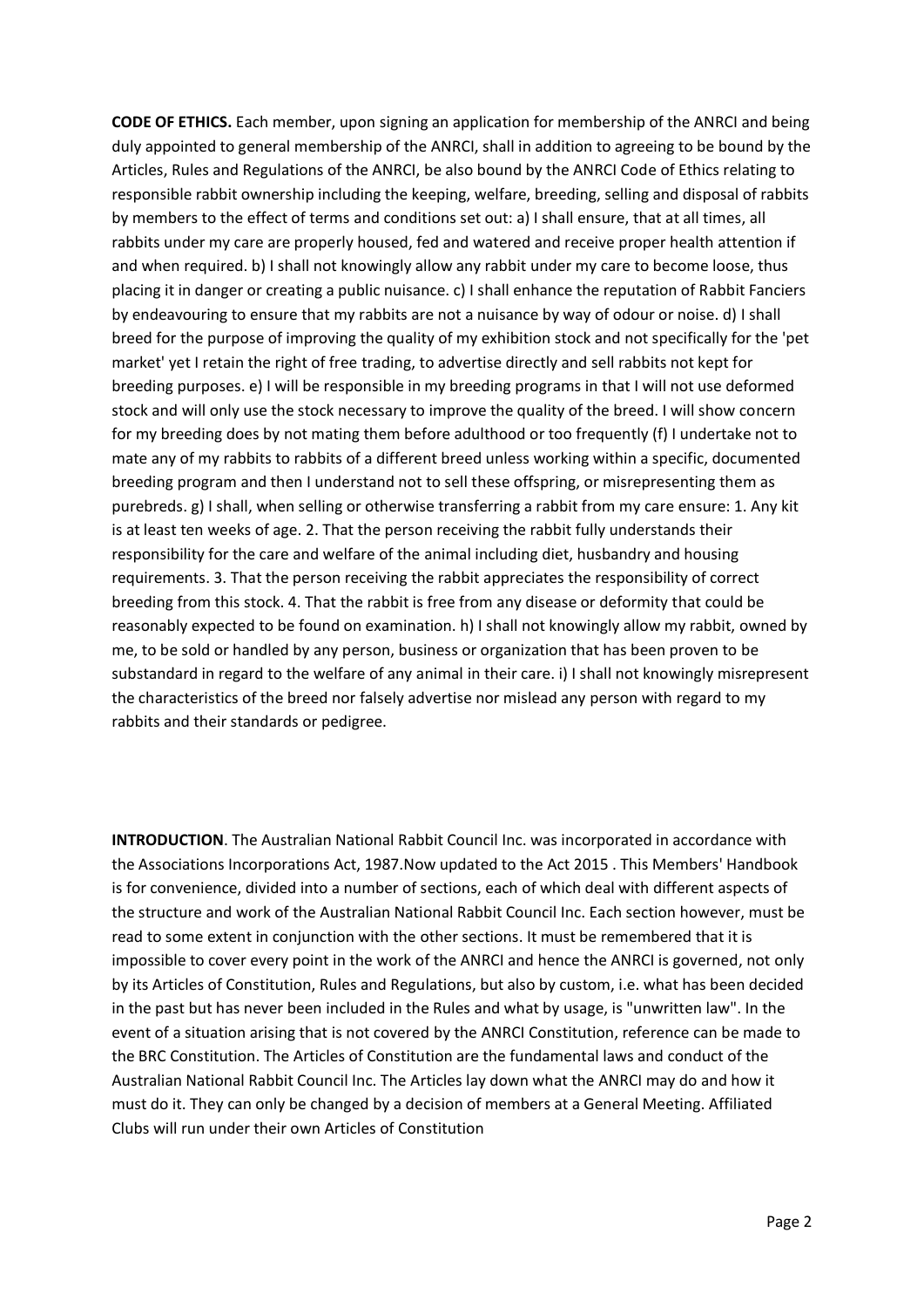Article of Constitution 2018

# **PART 1-- PRELIMINARY Page 1**

Terms used

Financial year

## **PART 2-- ASSOCIATION TO BE NOT FOR PROFIT Page 9**

Not for profit body

# **PART 3--MEMBERS Page 10**

## **Division 1--Membership**

Eligibility for Membership

- Applying for membership
- Dealing with membership applications

## Becoming a member

Classes of Membership

When membership ceases

Resignation

Rights not transferable

## **Division 2--Membership fees**

Membership fees

## **Division 3--Register of members**

Register of members

#### **PART 4-- DISCIPLINARY ACTION,DISPUTES AND MEDIATION Page 15**

#### **Division 1-- Terms used**

Terms used: member

# **Division 2-- Disciplinary action**

Suspension or expulsion

Consequences of suspension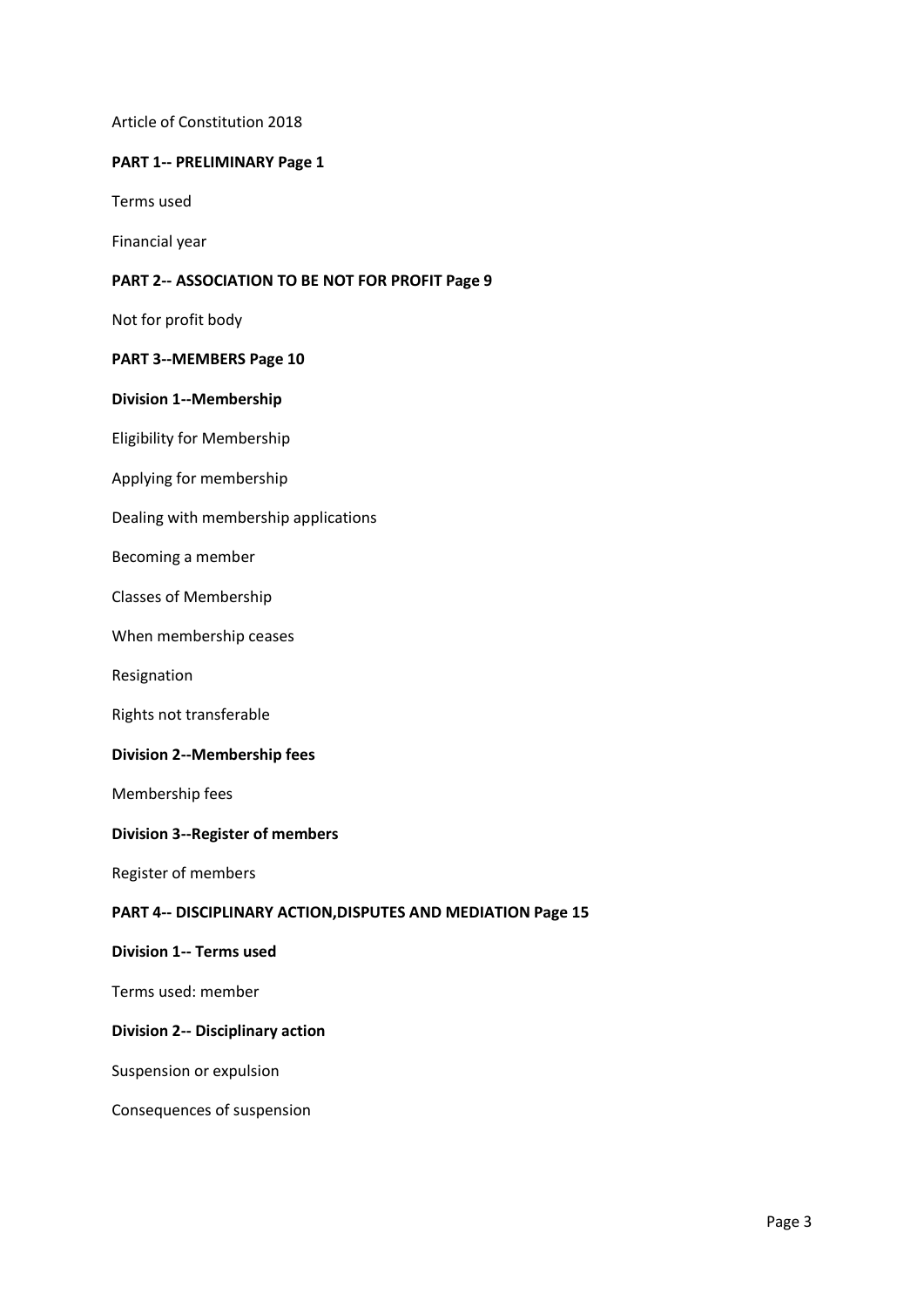# **Division 3-- Resolving disputes**

Terms used

- Application of division
- Parties to attempt to resolve dispute
- How grievance procedure is started
- Determination of dispute by committee

## **Division 4-- Mediation**

Application of Division

Appointment of mediator

Mediation process

If mediation results in decision to suspend or expel being revoked

#### **PART 5-- COMMITTEE Page 20**

#### **Division 1-- Powers of Committee**

Committee

#### **Division 2-- Composition of Committee**

Committee members

Chairperson

Secretary

**Treasure** 

## **Division 3-- Election of committee members and tenure of office**

How members become committee members

Nomination of committee members

Election of office holders

Election of ordinary committee members

Term of office

Resignation and removal from office

When membership of committee ceases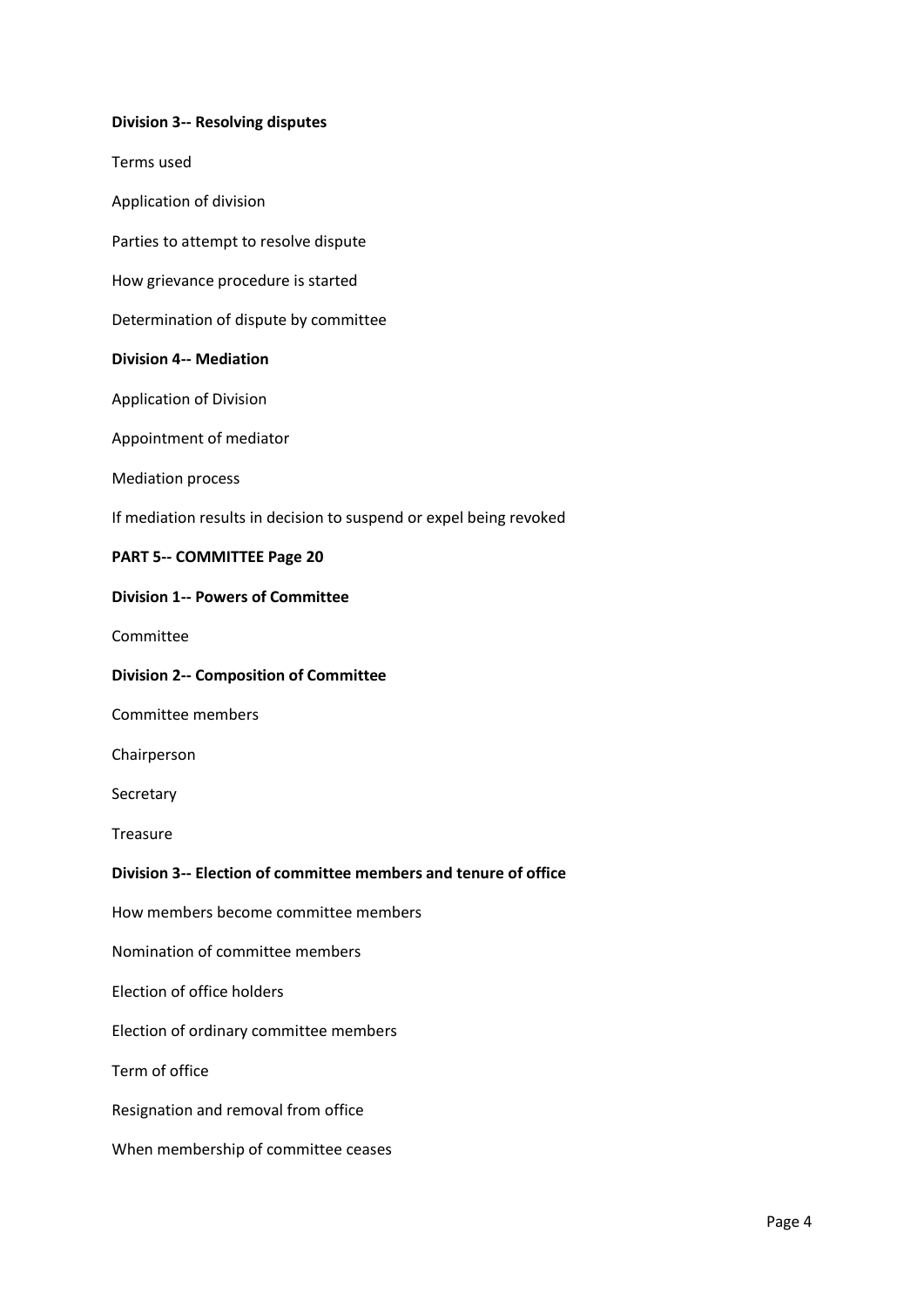Filling casual vacancies Validity of acts Payments to committee members **Division 4-- Committee meetings** Committee meetings Notice of committee meetings Procedure and order of business Use of technology to be present at committee meetings Quorum for committee meetings Voting at committee meetings Minutes at committee meetings **Division 5-- Subcommittees and subsidiary offices** Subcommittees and subsidiary offices Delegation to subcommittee and holders of subsidiary offices **PART 6-- GENERAL MEETINGS OF ASSOCIATION Page 31** Annual general meeting Special general meetings Notice of general meetings Proxies Use of technology to be present at general meetings Presiding member and quorum for general meeting Adjournment of general meeting Voting at general meeting When special resolutions are required Minutes at general meeting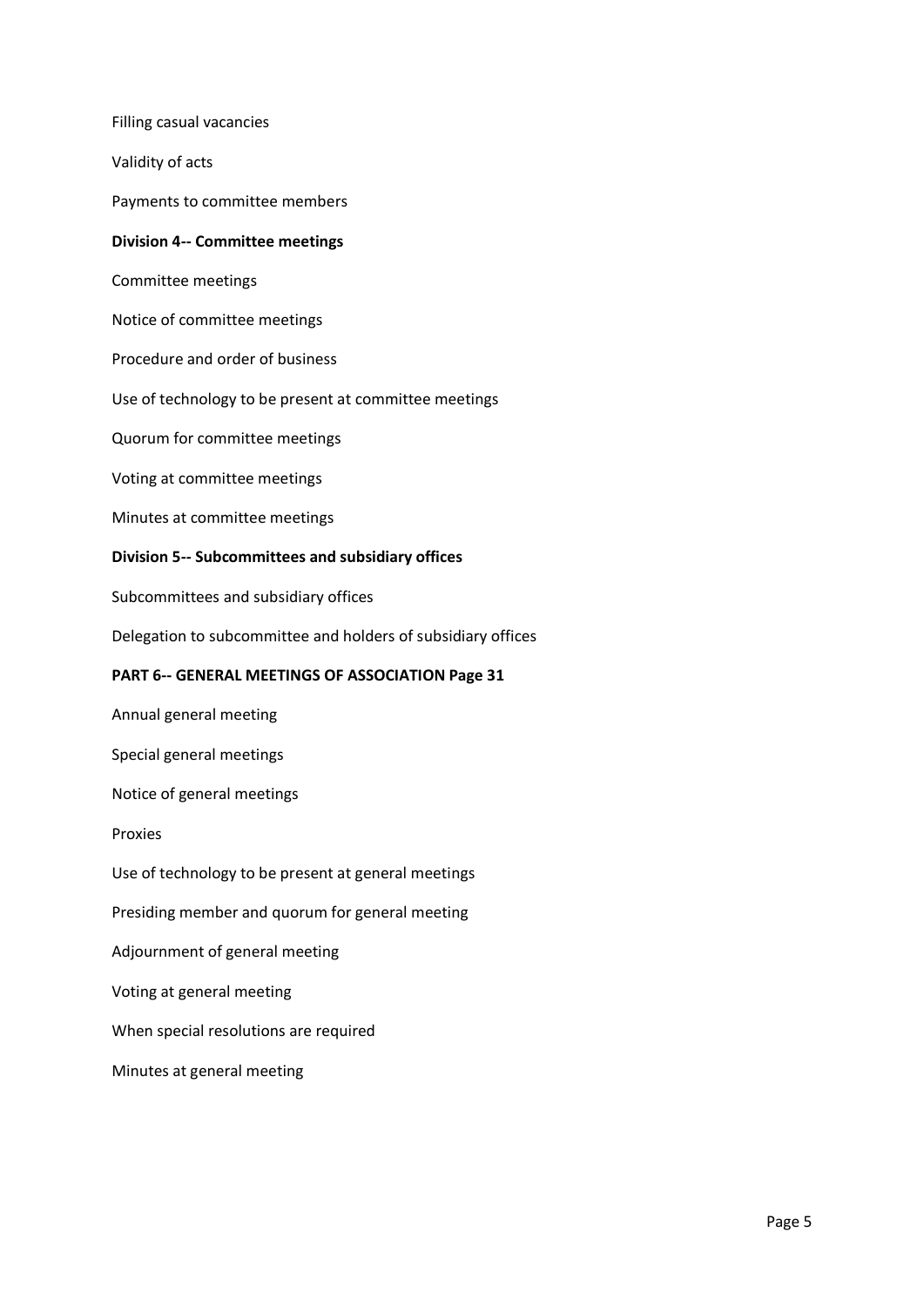# **PART 7-- FINANCIAL MATTERS Page 37**

Source of funds

Control of funds

Financial statements and financial reports

# **PART 8-- GENERAL MATTERS Page 38**

By-laws

Executing documents and common seal

Giving notice to members

Custody of books and securities

Record of office holders

Inspection of records and documents

Publication by committee members of statements about Association business prohibited

Distribution of surplus property on cancellation of incorporation or winding up

Alteration of rules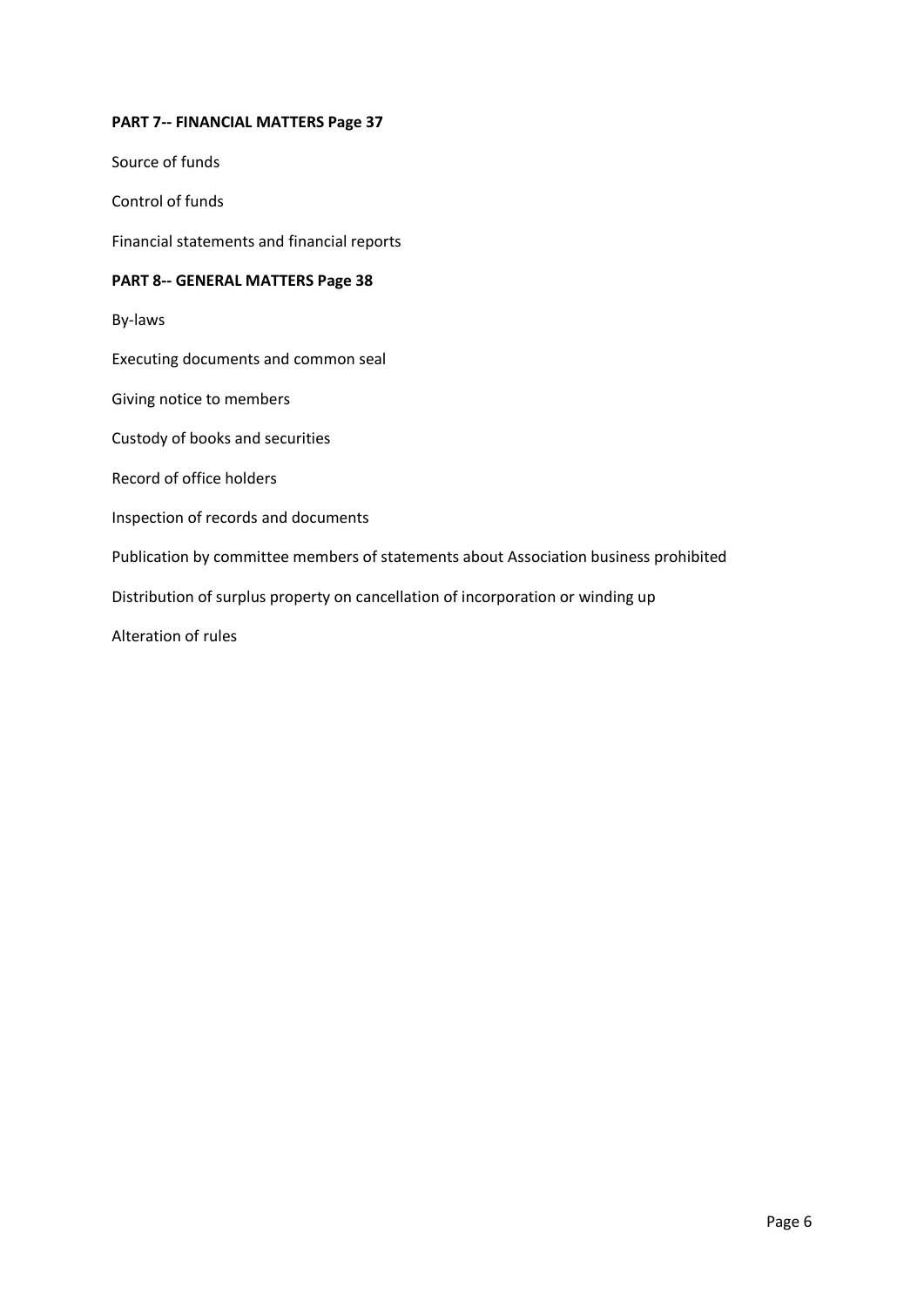#### PART 1 — PRELIMINARY

# **1. Terms used**

In these rules, unless the contrary intention appears —

*Act* means the *Associations Incorporation Act 2015*;

**associate member** means a member with the rights referred to in rule 8(6);

*Association* means the incorporated association to which these rules apply;

*books*, of the Association, includes the following —

- (a) a register;
- (b) financial records, financial statements or financial reports, however compiled, recorded or stored;
- (c) a document;
- (d) any other record of information;

*by laws* means by-laws made by the Association under rule 64;

*chairperson* means the Committee member holding office as the chairperson of the Association;

*Commissioner* means the person for the time being designated as the Commissioner under section 153 of the Act;

*committee* means the management committee of the Association;

*committee meeting* means a meeting of the committee;

*committee member* means a member of the committee;

*financial records* includes —

- (a) invoices, receipts, orders for the payment of money, bills of exchange, cheques, promissory notes and vouchers; and
- (b) documents of prime entry; and
- (c) working papers and other documents needed to explain
	- (i) the methods by which financial statements are prepared; and
	- (ii) adjustments to be made in preparing financial statements;

*financial report*, of a tier 2 association or a tier 3 association, has the meaning given in section 63 of the Act;

*financial statements* means the financial statements in relation to the Association required under Part 5 Division 3 of the Act;

*financial year*, of the Association, has the meaning given in rule 2;

*general meeting*, of the Association, means a meeting of the Association that all members are entitled to receive notice of and to attend;

*member* means a person (including a body corporate) who is an ordinary member or an associate member of the Association;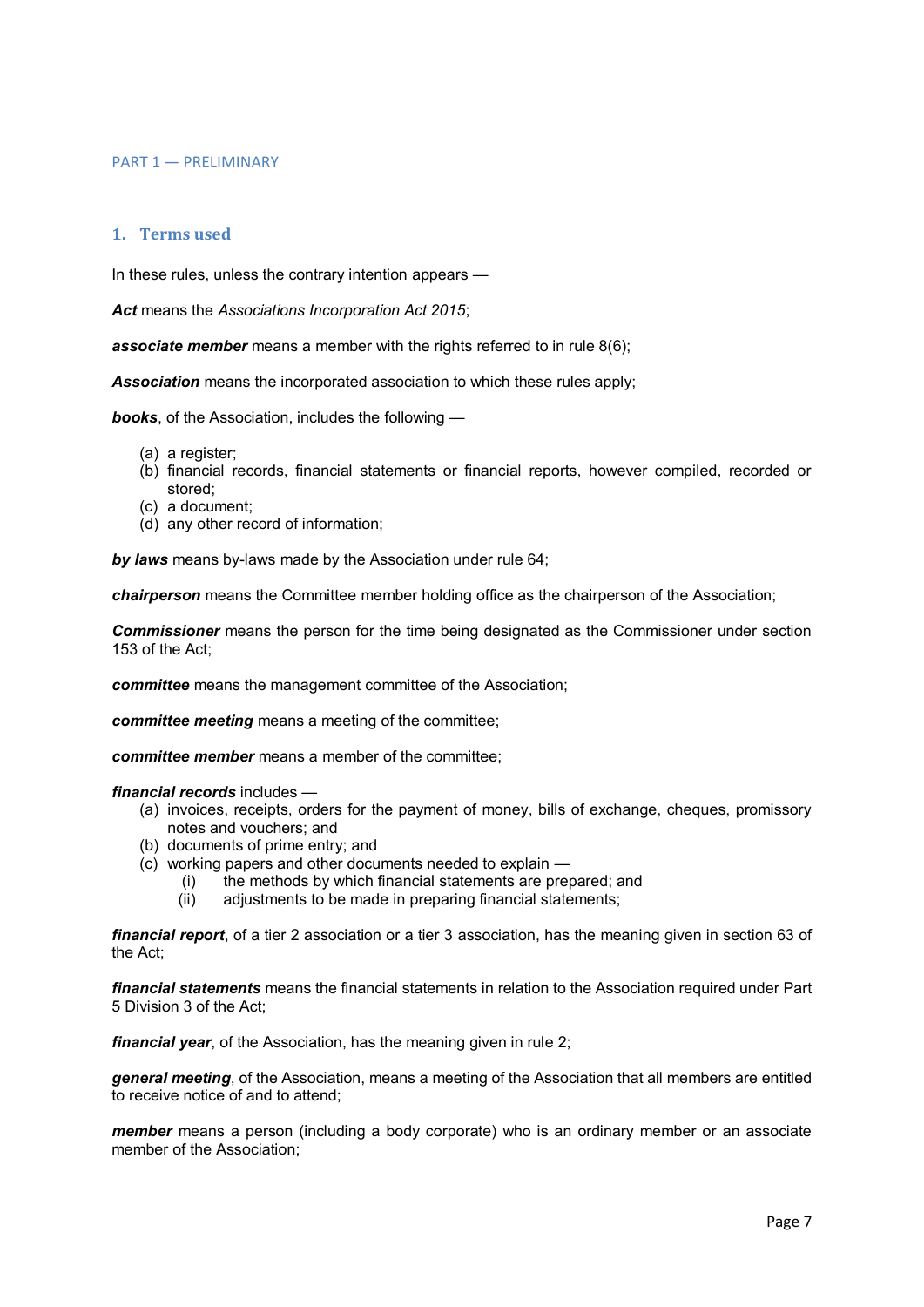*ordinary committee member* means a committee member who is not an office holder of the Association under rule 27(3);

*ordinary member* means a member with the rights referred to in rule 8(5);

*register of members* means the register of members referred to in section 53 of the Act;

*rules* means these rules of the Association, as in force for the time being;

*secretary* means the committee member holding office as the secretary of the Association;

*special general meeting* means a general meeting of the Association other than the annual general meeting;

*special resolution* means a resolution passed by the members at a general meeting in accordance with section 51 of the Act:

**subcommittee** means a subcommittee appointed by the committee under rule 48(1)(a);

*tier 1 association* means an incorporated association to which section 64(1) of the Act applies;

*tier 2 association* means an incorporated association to which section 64(2) of the Act applies;

*tier 3 association* means an incorporated association to which section 64(3) of the Act applies;

*treasurer* means the committee member holding office as the treasurer of the Association.

# **2. Financial year**

- (1) The first financial year of the Association is to be the period notified to the Commissioner under section 7(4)(e) or, if relevant, section 29(5)(e) of the Act.
- (2) Each subsequent financial year of the Association is the period of 12 months commencing at the termination of the first financial year or the anniversary of that termination. January 1 to December 31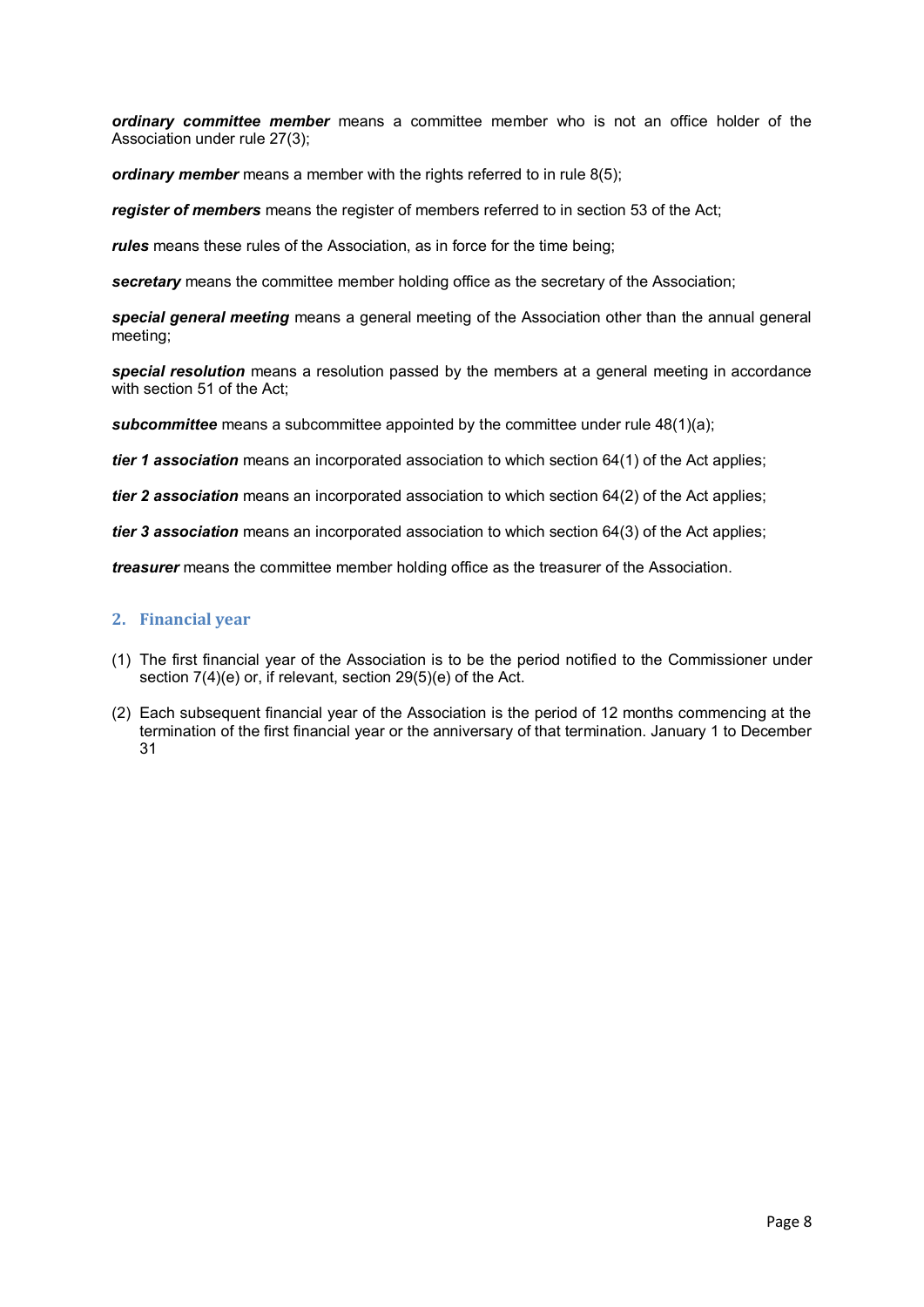# **PART 2 — ASSOCIATION TO BE NOT FOR PROFIT BODY**

# **3. Not-for-profit body**

- (1) The property and income of the Association must be applied solely towards the promotion of the objects or purposes of the Association and no part of that property or income may be paid or otherwise distributed, directly or indirectly, to any member, except in good faith in the promotion of those objects or purposes.
- (2) A payment may be made to a member out of the funds of the Association only if it is authorised under subrule (3).
- (3) A payment to a member out of the funds of the Association is authorised if it is
	- (a) the payment in good faith to the member as reasonable remuneration for any services provided to the Association, or for goods supplied to the Association, in the ordinary course of business; or
	- (b) the payment of interest, on money borrowed by the Association from the member, at a rate not greater than the cash rate published from time to time by the Reserve Bank of Australia; or
	- (c) the payment of reasonable rent to the member for premises leased by the member to the Association; or
	- (d) the reimbursement of reasonable expenses properly incurred by the member on behalf of the Association.

*Act Requirements – Powers of Incorporated Association - Under section 14 of the Act the Association may do all things necessary or convenient for carrying out its objects or purposes. Section 14(1)(a)-(g) provides particular examples.*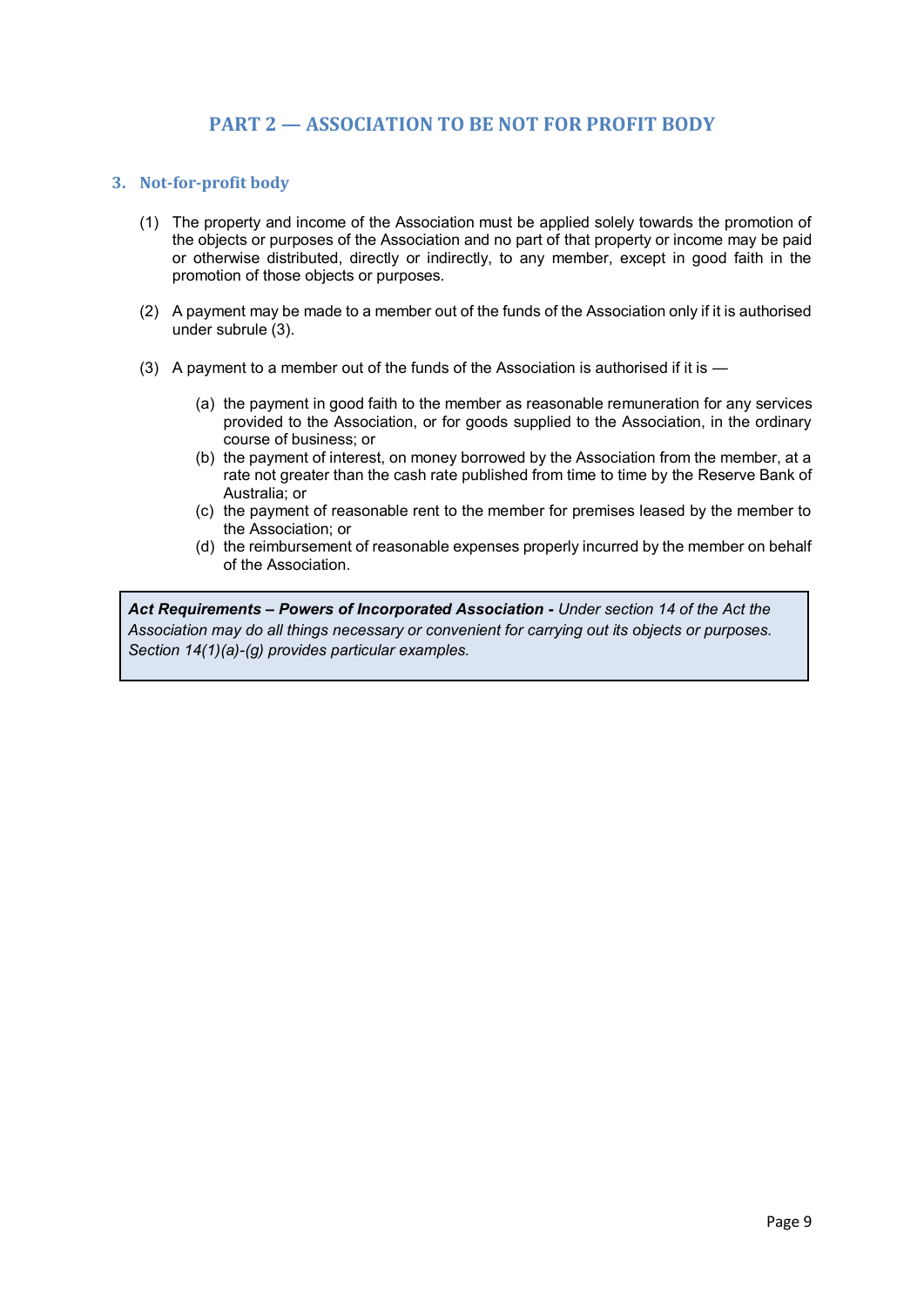# **PART 3 — MEMBERS**

*Act Requirements - Membership - Under sections 4 and 17 of the Act an association must always have at least 6 members with full voting rights.*

*Act Requirements – Liabilities of the association - Under section 19 of the Act a member of the management committee, trustee or a member of the association is not liable in respect of the liabilities of the association. This does not apply to liabilities incurred by or on behalf of the association prior to incorporation.*

*Guidance Note – Liability of Members - A member is only liable for their own outstanding membership fees (if any) payable under rule 12.*

# **Division 1 — Membership**

# **4. Eligibility for membership**

- (1) Any person who supports the objects or purposes of the Association is eligible to apply to become a member. But that member must be a current member of a recognised Australian Rabbit Club.
- (2) An individual who has not reached the age of 18 years is not eligible to apply for a class of membership that confers full voting rights.

#### *Guidance Note – Eligibility for membership*

· *The by-laws may require members to hold specified educational, trade or professional qualifications.*

· *The association must comply with all legal and regulatory obligations that may apply to the association under any other law when assessing eligibility of an applicant for membership.*

#### **5. Applying for membership**

- (1) A person who wants to become a member must apply in writing to the Association or complete an online application form.
- (2) The application must include a member's nomination of the applicant for membership.
- (3) The application must be signed by the applicant and the member nominating the applicant.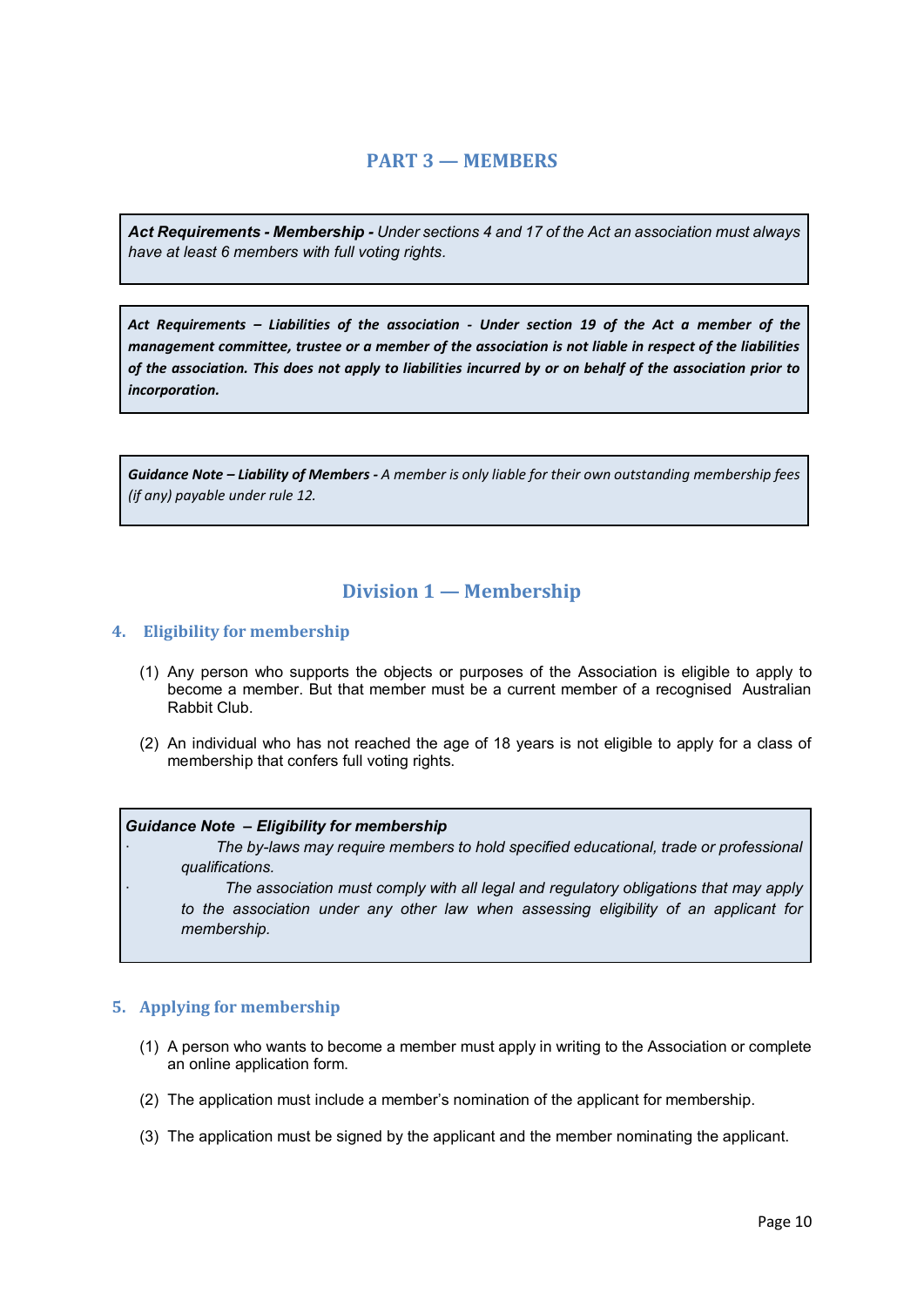(4) The applicant must specify in the application the class of membership, if there is more than one, to which the application relates.

# **6. Dealing with membership applications**

- (1) The committee must consider each application for membership of the Association and decide whether to accept or reject the application.
- (2) Subject to subrule (3), the committee must consider applications in the order in which they are received by the Association.
- (3) The committee may delay its consideration of an application if the committee considers that any matter relating to the application needs to be clarified by the applicant or that the applicant needs to provide further information in support of the application.
- (4) The committee must not accept an application unless the applicant
	- (a) is eligible under rule 4; and
	- (b) has applied under rule 5.
- (5) The committee may reject an application even if the applicant
	- (a) is eligible under rule 4; and
	- (b) has applied under rule 5.
- (6) The committee must notify the applicant of the committee's decision to accept or reject the application as soon as practicable after making the decision.
- (7) If the committee rejects the application, the committee is not required to give the applicant its reasons for doing so.

## **7. Becoming a member**

An applicant for membership of the Association becomes a member when —

- (a) the committee accepts the application; and
- (b) the applicant pays any membership fees payable to the Association under rule 12.
- (c) If after November 1 the committee may use discretion and roll that over to include the following year.

*Guidance Note – Becoming a member - The applicant immediately becomes a member, when rule 7 has been fulfilled, and is entitled to exercise all the rights and privileges of membership, including the right to vote (if applicable), and must comply with all of the obligations of membership under these rules.*

*Act requirement – Member to receive rules – section 36(1)(b) of the Act provides that the association must give each person who become a member of the association of copy of the rules in force at the time their membership commences.* 

*Guidance note – Format of rules provided - It is acceptable for the association to provide a copy of the rules to new members by electronic transmission or providing the details for the website whether the rules may be downloaded. A hard copy must be provided if the member requests that the rules be provided in that manner.*

#### **8. Classes of membership**

(1) The Association consists of ordinary members and any associate members provided for under subrule (2).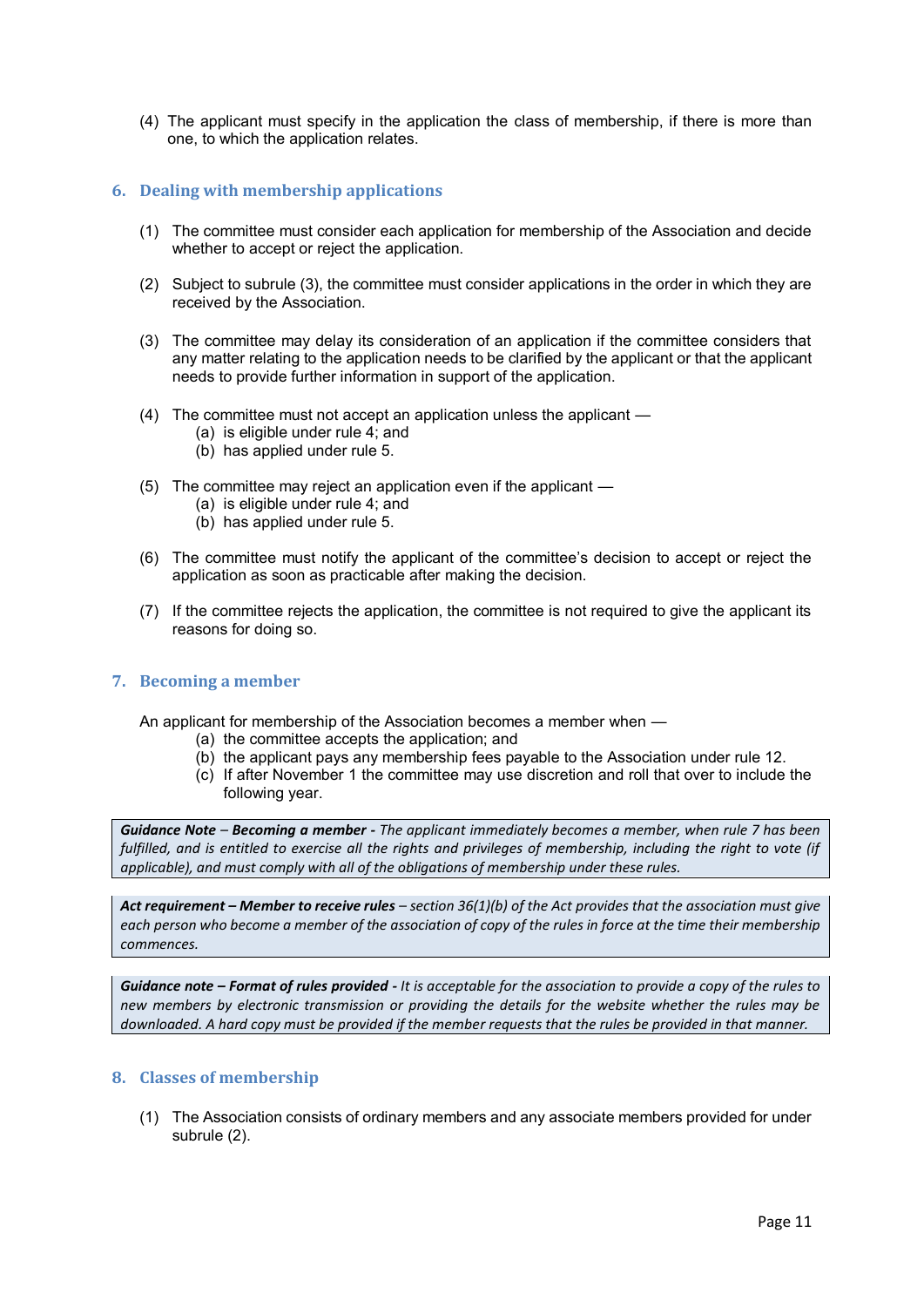- (2) The Association may have any class of associate membership approved by resolution at a general meeting, including junior membership, family membership, honorary membership , life membership and overseas membership.
- (3) A junior member/exhibitor is from the year they turn 4 to the end of the year they turn 18.
- (4) A person can only be an ordinary member or belong to one class of associate membership.
- (5) An ordinary member has full voting rights and any other rights conferred on members by these rules or approved by resolution at a general meeting or determined by the committee.
- (6) An associate member has the rights referred to in subrule (5) other than full voting rights.
- (7) The number of members of any class is not limited unless otherwise approved by resolution at a general meeting.

#### *Guidance Note - Voting rights of Members*

- Each ordinary member of the Association has one vote at a general meeting of the Association.
- *Each ordinary member of the Association that is a body corporate has one vote at a general meeting of the Association.*

#### **9. When membership ceases**

- (1) A person ceases to be a member when any of the following takes place
	- (a) for a member who is an individual, the individual dies;
	- (b) for a member who is a body corporate, the body corporate is wound up;
	- (c) the person resigns from the Association under rule 10;
	- (d) the person is expelled from the Association under rule 15;
	- (e) the person ceases to be a member under rule 12(4).
- (2) The secretary must keep a record, for at least one year after a person ceases to be a member,  $of -$ 
	- (a) the date on which the person ceased to be a member; and
	- (b) the reason why the person ceased to be a member.

#### **10. Resignation**

- (1) A member may resign from membership of the Association by giving written notice of the resignation to the secretary.
- (2) The resignation takes effect
	- (a) when the secretary receives the notice; or
	- (b) if a later time is stated in the notice, at that later time.
- (3) A person who has resigned from membership of the Association remains liable for any fees that are owed to the Association (the *owed amount*) at the time of resignation.
- (4) The owed amount may be recovered by the Association in a court of competent jurisdiction as a debt due to the Association.

#### **11. Rights not transferable**

The rights of a member are not transferable and end when membership ceases.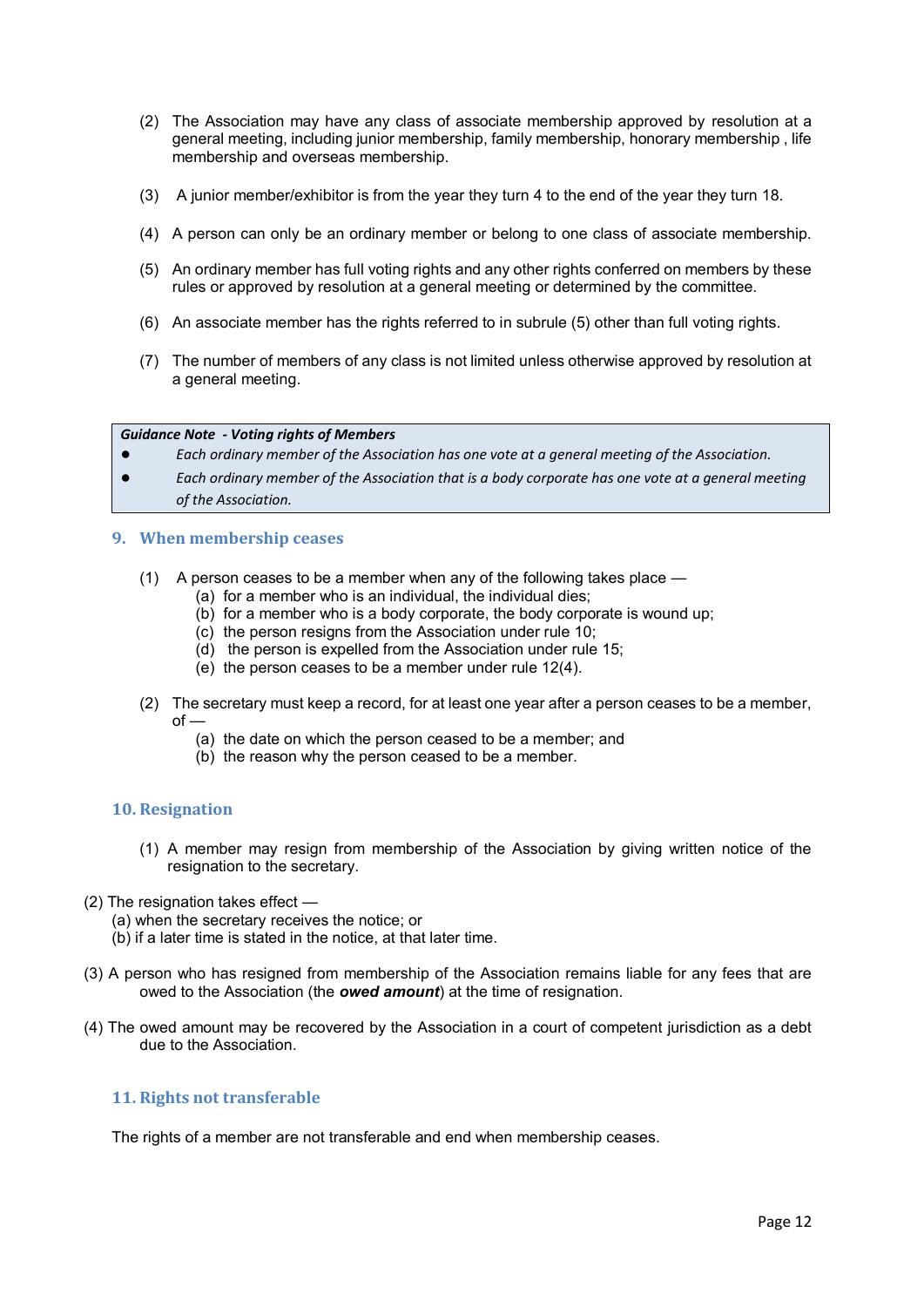# **Division 2 — Membership fees**

## **12. Membership fees**

- (1) The annual membership fee to be paid for membership of the Association to be decided each year at the AGM and will come into effect 1<sup>st</sup> march.
- (2) The fees determined under subrule (1) may be different for different classes of membership.
- (3) A member must pay the annual membership fee to the treasurer, or another person authorised by the committee to accept payments, by January 1st determined by the committee.
- (4) If a member has not paid the annual membership fee within the period of 3 months after the due date, the member ceases to be a member on the expiry of that period.
- (5) If a person who has ceased to be a member under subrule (4) offers to pay the annual membership fee after the period referred to in that subrule has expired -
	- (a) the committee may, at its discretion, accept that payment; and
	- (b) if the payment is accepted, the person's membership is reinstated from the date the payment is accepted.

# **Division 3 — Register of members**

#### **13. Register of members**

#### *Act Requirements – Register of members*

*Section 53 of the Act requires an incorporated association to maintain a register of its members and record in the register any change in the membership of the association. Any change to the register must be recorded within 28 days after the change occurs.*

*Under section 53(2) of the Act the register of members must include each member's name and a residential, postal or email address.* 

*Under section 54 of the Act a member is entitled to inspect the register free of charge. The member may make a copy of, or take an extract from, the register but has no right to remove the register for that purpose.* 

*Under section 56 of the Act the management committee is authorised by to determine a reasonable charge for providing a copy of the register.* 

- (1) The secretary, or another person authorised by the committee, is responsible for the requirements imposed on the Association under section 53 of the Act to maintain the register of members and record in that register any change in the membership of the Association.
- (2) In addition to the matters referred to in section 53(2) of the Act, the register of members must include the class of membership (if applicable) to which each member belongs and the date on which each member becomes a member.
- (3) The register of members must be kept at the secretary's place of residence, or at another place determined by the committee.
- (4) A member who wishes to inspect the register of members must contact the secretary to make the necessary arrangements.
- $(5)$  If
	- (a) a member inspecting the register of members wishes to make a copy of, or take an extract from, the register under section 54(2) of the Act; or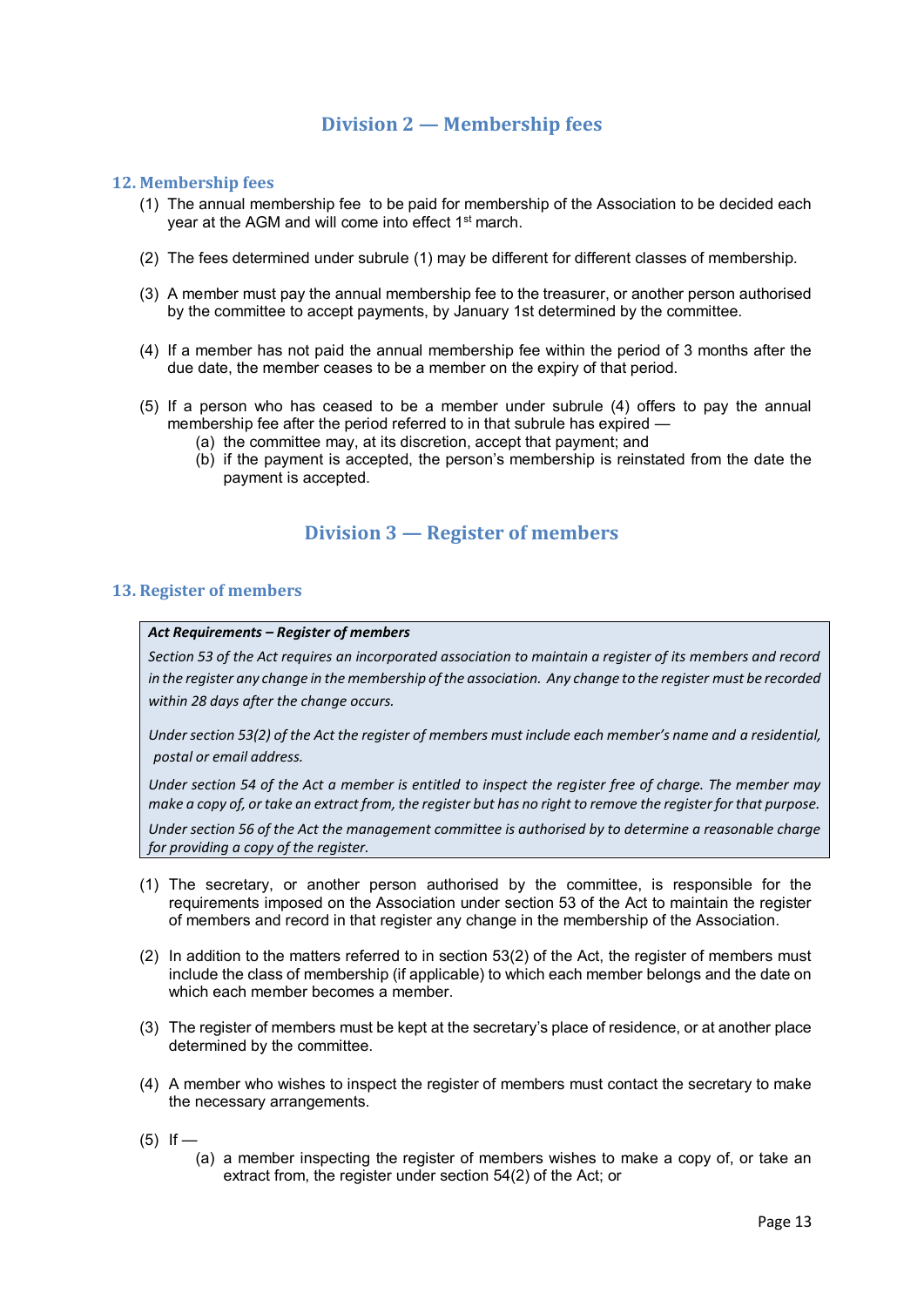(b) a member makes a written request under section 56(1) of the Act to be provided with a copy of the register of members,

the committee may require the member to provide a statutory declaration setting out the purpose for which the copy or extract is required and declaring that the purpose is connected with the affairs of the Association.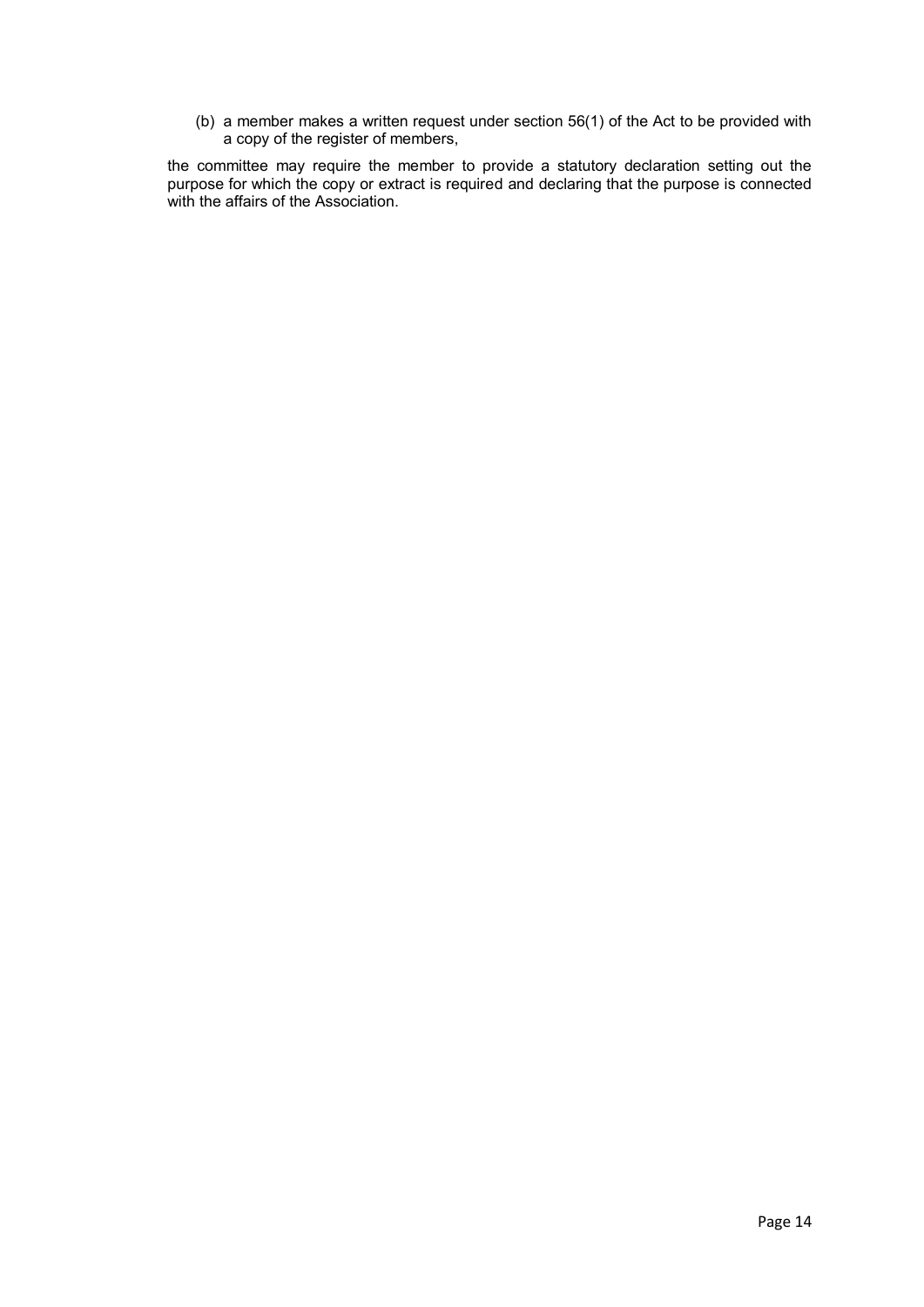# **PART 4 — DISCIPLINARY ACTION, DISPUTES AND MEDIATION**

# **Division 1 — Term used**

## **14. Term used: member**

In this Part —

*member,* in relation to a member who is expelled from the Association, includes former member.

# **Division 2 — Disciplinary action**

#### **15. Suspension or expulsion**

- (1) The committee may decide to suspend a member's membership or to expel a member from the Association if —
	- (a) the member contravenes any of these rules; or
	- (b) the member acts detrimental to the interests of the Association.
- (2) The secretary must give the member written notice of the proposed suspension or expulsion at least 28 days before the committee meeting at which the proposal is to be considered by the committee.
- (3) The notice given to the member must state
	- (a) when and where the committee meeting is to be held; and
	- (b) the grounds on which the proposed suspension or expulsion is based; and
	- (c) that the member, or the member's representative, may attend the meeting and will be given a reasonable opportunity to make written or oral (or both written and oral) submissions to the committee about the proposed suspension or expulsion;
- (4) At the committee meeting, the committee must
	- (a) give the member, or the member's representative, a reasonable opportunity to make written or oral (or both written and oral) submissions to the committee about the proposed suspension or expulsion; and
	- (b) give due consideration to any submissions so made; and
	- (c) decide
		- (i) whether or not to suspend the member's membership and, if the decision is to suspend the membership, the period of suspension; or
		- (ii) whether or not to expel the member from the Association.
- (5) A decision of the committee to suspend the member's membership or to expel the member from the Association takes immediate effect.
- (6) The committee must give the member written notice of the committee's decision, and the reasons for the decision, within 7 days after the committee meeting at which the decision is made.
- (7) A member whose membership is suspended or who is expelled from the Association may, within 14 days after receiving notice of the Committee's decision under subrule (6), give written notice to the secretary requesting the appointment of a mediator under rule 23.
- (8) If notice is given under subrule (7), the member who gives the notice and the committee are the parties to the mediation.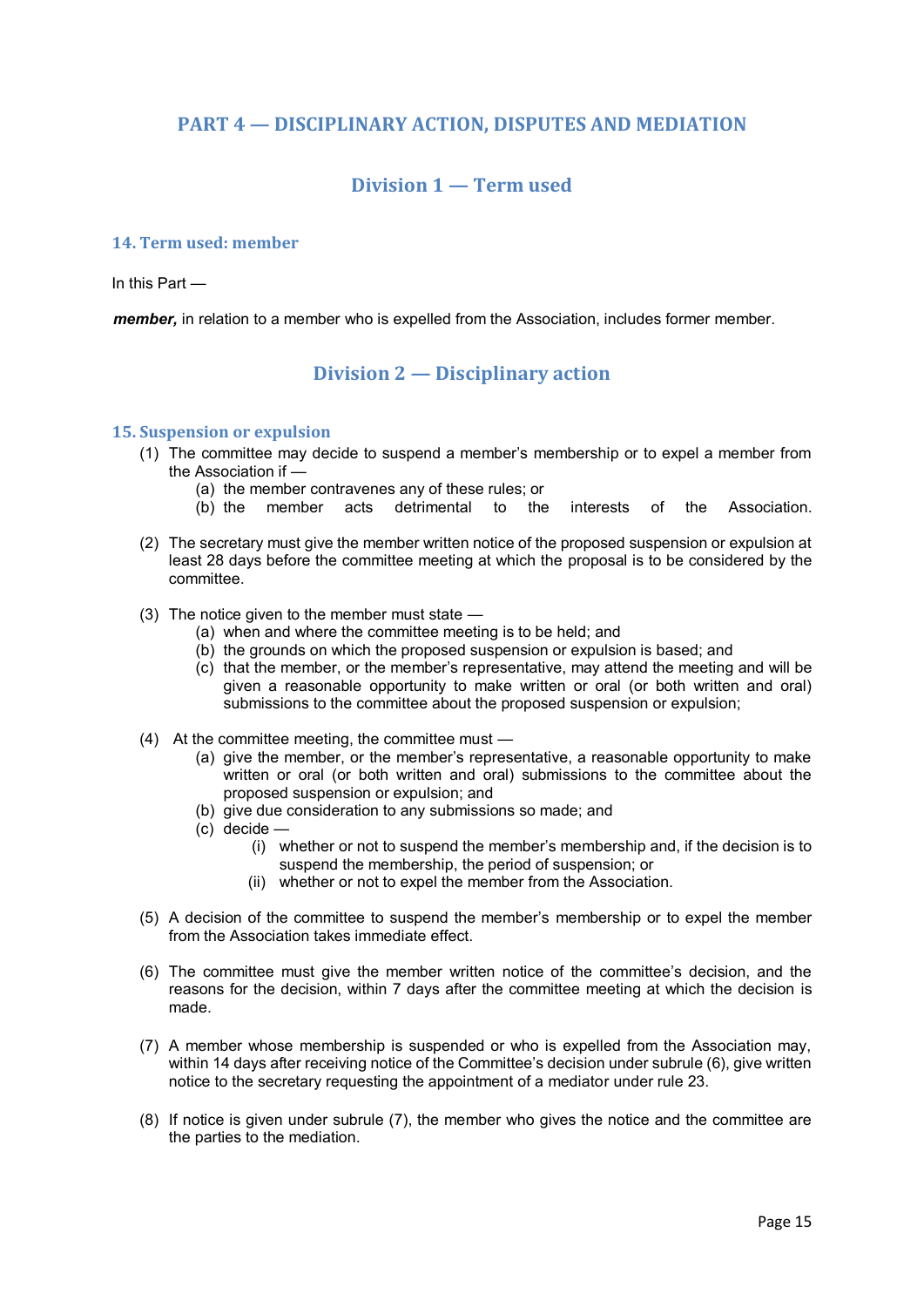*Guidance Note – Suspension or expulsion of a Member - Once the committee has decided to suspend or expel a member under rule 15(5) the member is immediately suspended or expelled.* 

#### **16. Consequences of suspension**

- (1) During the period a member's membership is suspended, the member
	- (a) loses any rights (including voting rights) arising as a result of membership; and
		- (b) is not entitled to a refund, rebate, relief or credit for membership fees paid, or payable, to the Association.
- (2) When a member's membership is suspended, the secretary must record in the register of members —
	- (a) that the member's membership is suspended; and
	- (b) the date on which the suspension takes effect; and
	- (c) the period of the suspension.
- (3) When the period of the suspension ends, the secretary must record in the register of members that the member's membership is no longer suspended.

# **Division 3 — Resolving disputes**

#### **17. Terms used**

In this Division —

*grievance procedure* means the procedures set out in this Division;

*party to a dispute* includes a person –

- (a) who is a party to the dispute; and
- (b) who ceases to be a member within 6 months before the dispute has come to the attention of each party to the dispute.

#### *Guidance Note - Resolving disputes*

· *For the purposes of rules 17 and 18, the term this Division relates to rules* 

*19 – 21.*

#### **18. Application of Division**

The procedure set out in this Division (the grievance procedure) applies to disputes —

- (a) between members; or
- (b) between one or more members and the Association.

#### **19. Parties to attempt to resolve dispute**

The parties to a dispute must attempt to resolve the dispute between themselves within 14 days after the dispute has come to the attention of each party.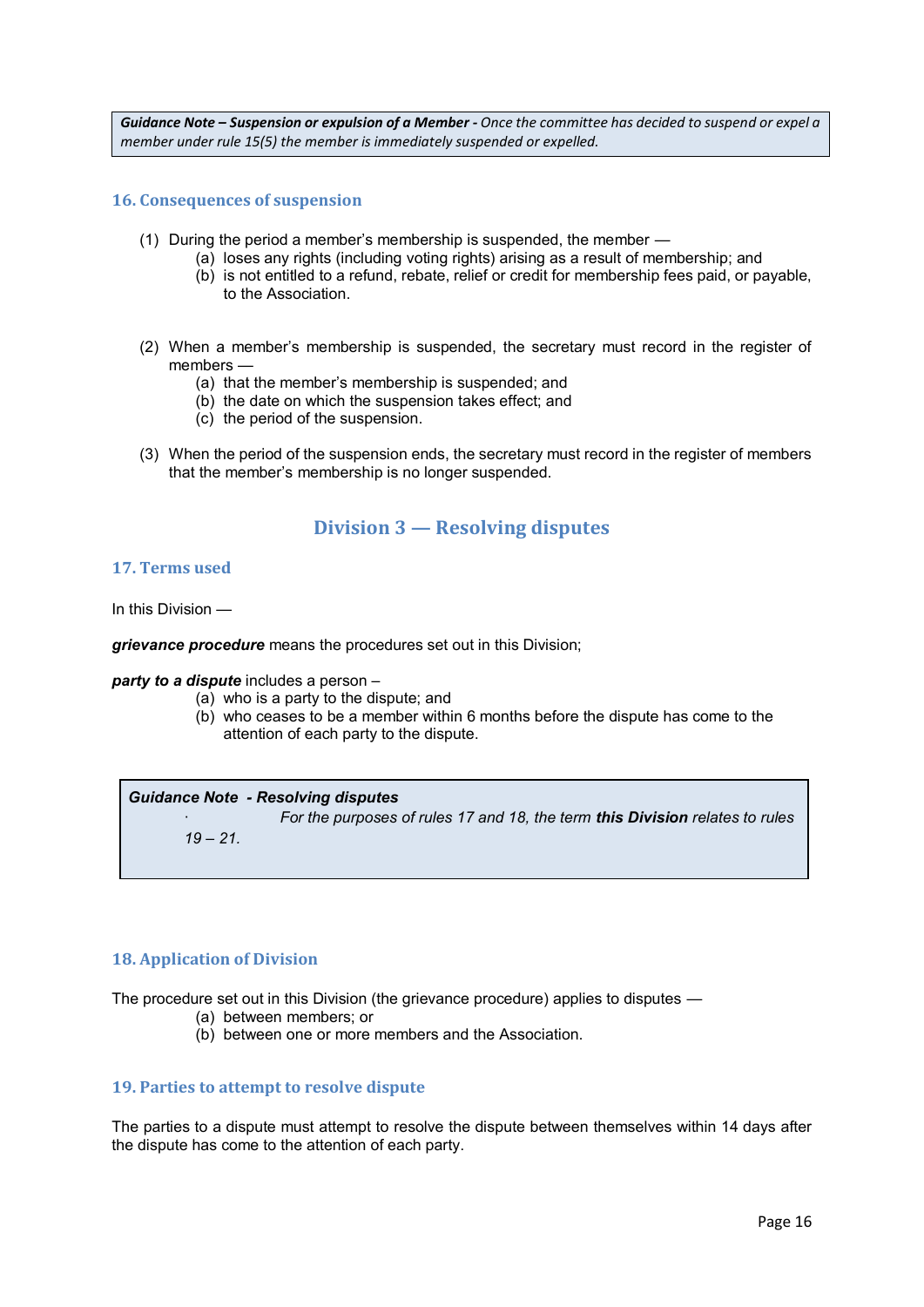#### **20. How grievance procedure is started**

- (1) If the parties to a dispute are unable to resolve the dispute between themselves within the time required by rule 19, any party to the dispute may start the grievance procedure by giving written notice to the secretary of —
	- (a) the parties to the dispute; and
	- (b) the matters that are the subject of the dispute.
- (2) Within 28 days after the secretary is given the notice, a committee meeting must be convened to consider and determine the dispute.
- (3) The secretary must give each party to the dispute written notice of the committee meeting at which the dispute is to be considered and determined at least 7 days before the meeting is held.
- (4) The notice given to each party to the dispute must state
	- (a) when and where the committee meeting is to be held; and
	- (b) that the party, or the party's representative, may attend the meeting and will be given a reasonable opportunity to make written or oral (or both written and oral) submissions to the committee about the dispute.
- $(5)$  If
	- (a) the dispute is between one or more members and the Association; and
	- $(b)$  any party to the dispute gives written notice to the secretary stating that the party  $-$ (i) does not agree to the dispute being determined by the committee; and
		- (ii) requests the appointment of a mediator under rule 23,

the committee must not determine the dispute.

# **21. Determination of dispute by committee**

- (1) At the committee meeting at which a dispute is to be considered and determined, the committee must —
	- (a) give each party to the dispute, or the party's representative, a reasonable opportunity to make written or oral (or both written and oral) submissions to the committee about the dispute; and
	- (b) give due consideration to any submissions so made; and
	- (c) determine the dispute.
- (2) The committee must give each party to the dispute written notice of the committee's determination, and the reasons for the determination, within 7 days after the committee meeting at which the determination is made.
- (3) A party to the dispute may, within 14 days after receiving notice of the committee's determination under subrule  $(1)(c)$ , give written notice to the secretary requesting the appointment of a mediator under rule 23.
- (4) If notice is given under subrule (3), each party to the dispute is a party to the mediation.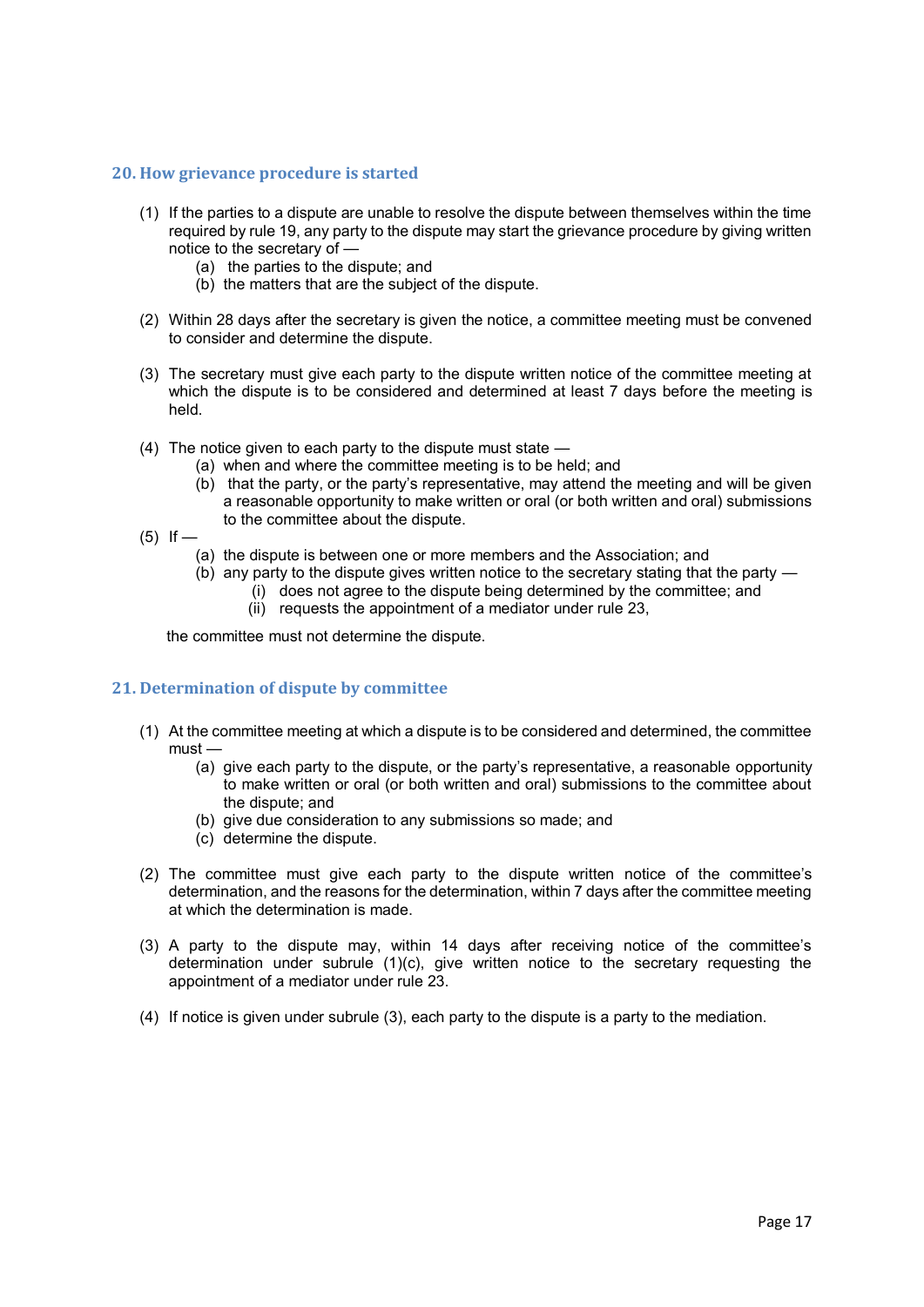# **Division 4 — Mediation**

*Guidance Note - Mediation*

· *For the purposes of rule 22, the term this Division relates to rules 22-25.*

# **22. Application of Division**

- (1) This Division applies if written notice has been given to the secretary requesting the appointment of a mediator —
	- (a) by a member under rule 15(7); or
	- (b) by a party to a dispute under rule 20(5)(b)(ii) or 21(3).
- (2) If this Division applies, a mediator must be chosen or appointed under rule 23.

#### **23. Appointment of mediator**

- (1) The mediator must be a person chosen
	- (a) if the appointment of a mediator was requested by a member under rule  $15(7)$  by agreement between the Member and the committee; or
	- (b) if the appointment of a mediator was requested by a party to a dispute under rule  $20(5)(b)(ii)$  or  $21(3)$  — by agreement between the parties to the dispute.
- (2) If there is no agreement for the purposes of subrule (1)(a) or (b), then, subject to subrules (3) and (4), the committee must appoint the mediator.
- (3) The person appointed as mediator by the committee must be a person who acts as a mediator for another not-for-profit body, such as a community legal centre, if the appointment of a mediator was requested by —
	- (a) a member under rule 15(7); or
	- (b) a party to a dispute under rule  $20(5)(b)(ii)$ ; or
	- (c) a party to a dispute under rule 21(3) and the dispute is between one or more members and the Association.
- (4) The person appointed as mediator by the committee may be a member or former member of the Association but must not —
	- (a) have a personal interest in the matter that is the subject of the mediation; or
	- (b) be biased in favour of or against any party to the mediation.

#### **24. Mediation process**

- (1) The parties to the mediation must attempt in good faith to settle the matter that is the subject of the mediation.
- (2) Each party to the mediation must give the mediator a written statement of the issues that need to be considered at the mediation at least 5 days before the mediation takes place.
- (3) In conducting the mediation, the mediator must
	- (a) give each party to the mediation every opportunity to be heard; and
	- (b) allow each party to the mediation to give due consideration to any written statement given by another party; and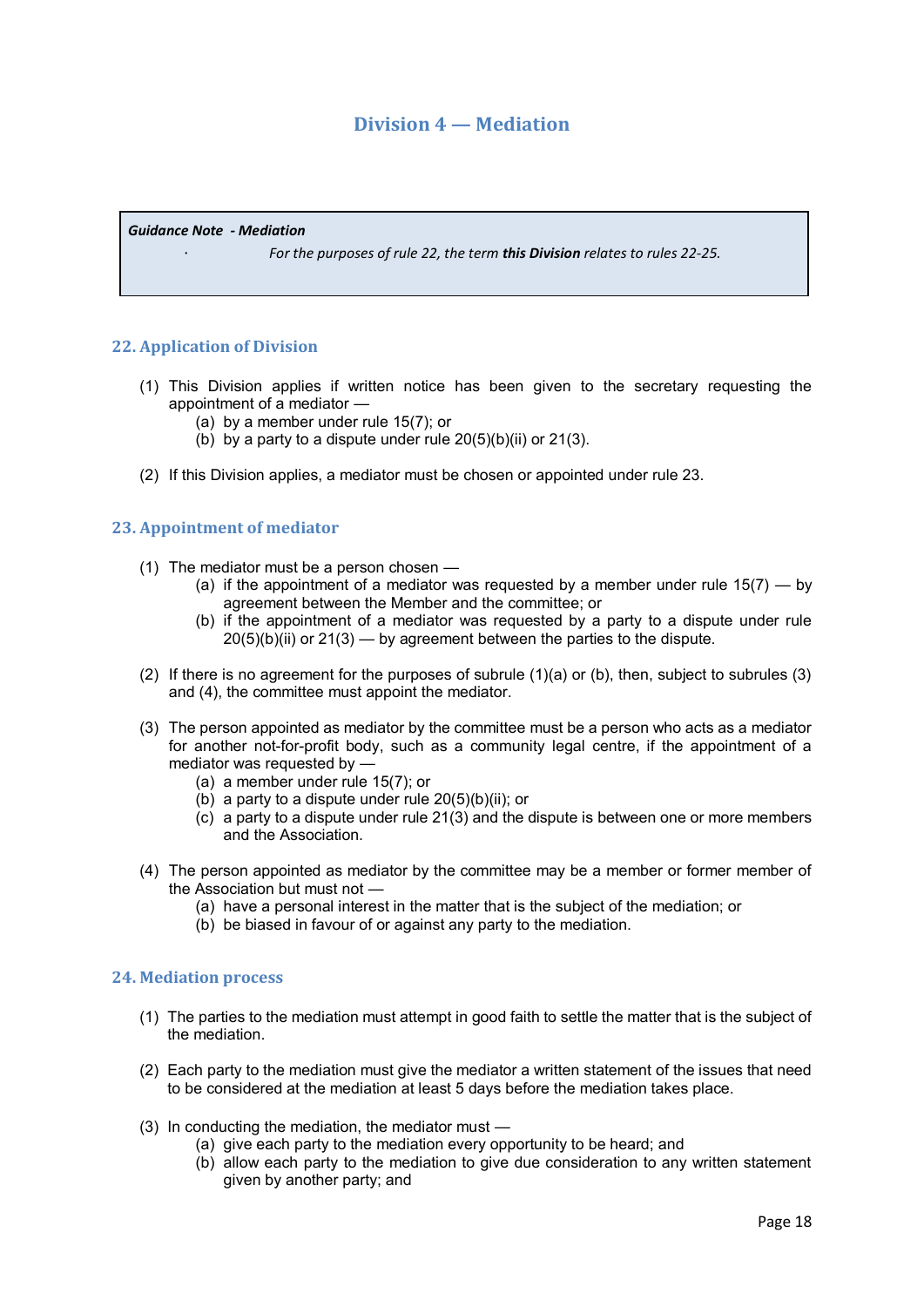- (c) ensure that natural justice is given to the parties to the mediation throughout the mediation process.
- (4) The mediator cannot determine the matter that is the subject of the mediation.
- (5) The mediation must be confidential, and any information given at the mediation cannot be used in any other proceedings that take place in relation to the matter that is the subject of the mediation.
- (6) The costs of the mediation are to be paid by the party or parties to the mediation that requested the appointment of the mediator.

#### Note for this rule:

Section 182(1) of the Act provides that an application may be made to the State Administrative Tribunal to have a dispute determined if the dispute has not been resolved under the procedure provided for in the incorporated association rules.

# **25. If mediation results in decision to suspend or expel being revoked**

 $If -$ 

- (a) mediation takes place because a member whose membership is suspended or who is expelled from the Association gives notice under rule 15(7); and
- (b) as the result of the mediation, the decision to suspend the member's membership or expel the member is revoked,

that revocation does not affect the validity of any decision made at a committee meeting or general meeting during the period of suspension or expulsion.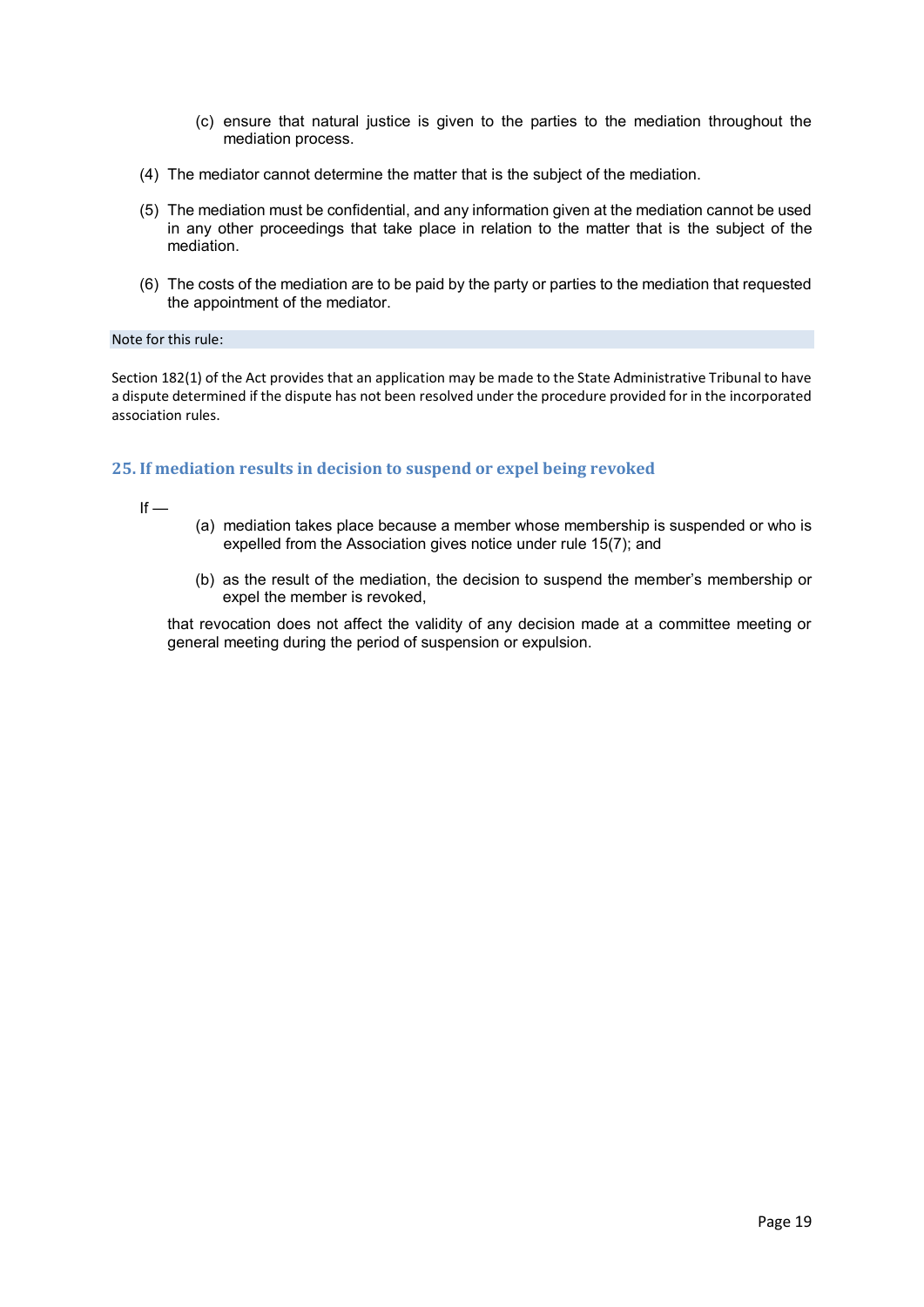# **PART 5 — COMMITTEE**

# **Division 1 — Powers of Committee**

#### **26. Committee**

- (1) The committee members are the persons who, as the management committee of the Association, have the power to manage the affairs of the Association.
- (2) Subject to the Act, these rules, the by-laws (if any) and any resolution passed at a general meeting, the committee has power to do all things necessary or convenient to be done for the proper management of the affairs of the Association.
- (3) The committee must take all reasonable steps to ensure that the Association complies with the Act, these rules and the by-laws (if any).

# **Division 2 — Composition of Committee and duties of members**

# **27. Committee members**

- (1) The committee members consist of
	- (a) the office holders of the Association; and
	- (b) at least sixteen ordinary committee members. Made up of no more than four representatives from each state WA,SA,NSW/ACT,VIC,TAS. Only a person living in a state may stand to be nominated for that state
- (2) Only a person living in a state may stand to be nominated for that state.
- (3) The following are the office holders of the Association
	- (a) the chairperson;
	- (b) the deputy chairperson;
	- (c) the secretary;
	- (d) the treasurer.
- (4) A person may be a committee member if the person is
	- (a) an individual who has reached 18 years of age; and
	- (b) an ordinary member.
- (5) A person must not hold 2 or more of the offices mentioned in subrule (3) at the same time.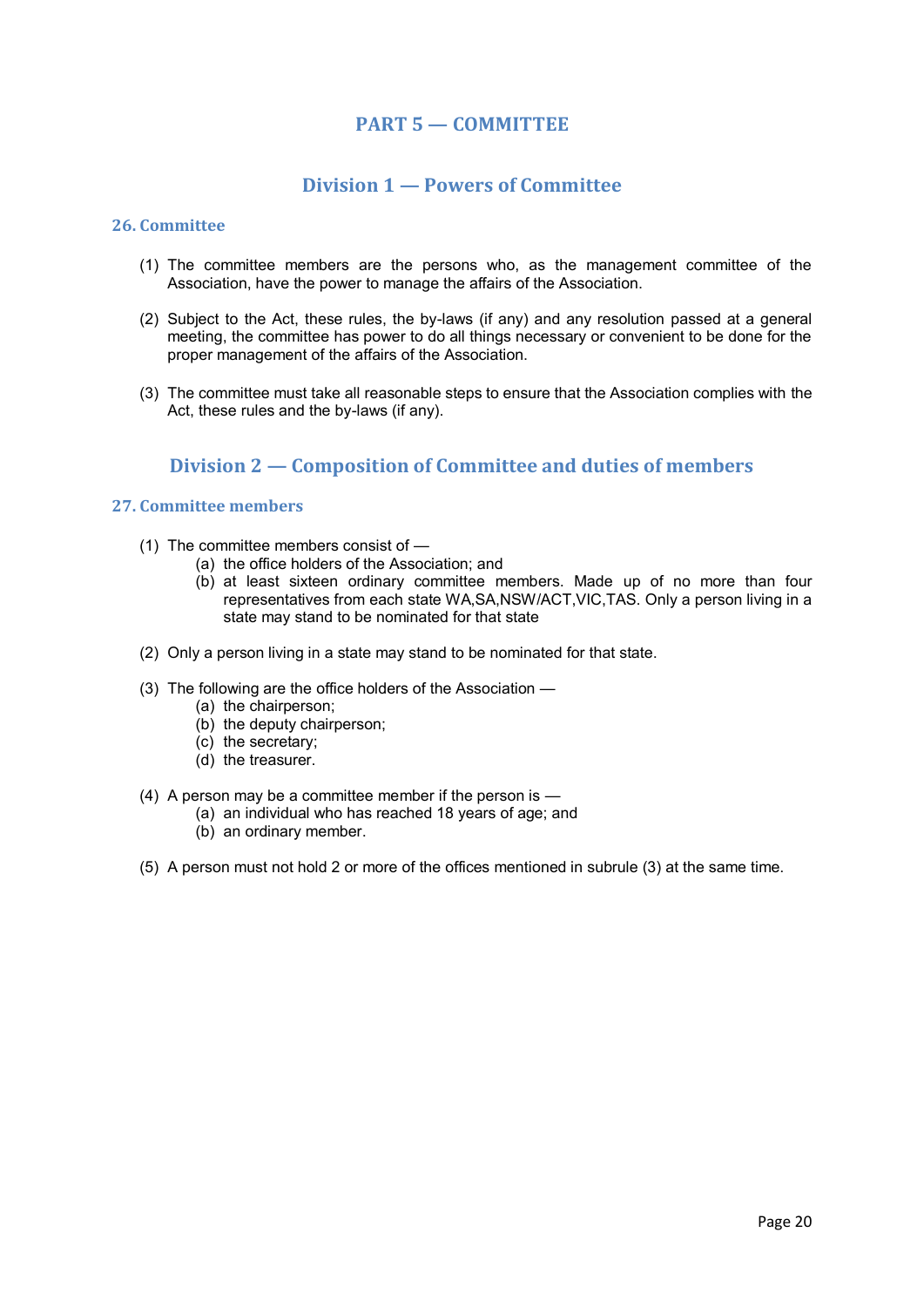#### *Act Requirements – Persons who are not to be members of Committee*

- · *Under section 39 of the Act the following persons must not, without leave of the Commissioner, accept an appointment or act as a member of a management committee of an association:*
	- o *a person who is, according to the Interpretation Act 1984 section 13D, a bankrupt or person whose affairs are under insolvency laws;*
	- o *a person who has been convicted, within our outside the State, of-*

Ø *an indictable offence in relation to the promotion, formation or management of a body corporate; or*

Ø *an offence involving fraud or dishonesty punishable by imprisonment for a period of not less than three months; or*

Ø *an offence under Part 4 Division 3 or section 127 of the Act*

*Section 39 only applies to a person who has been convicted of the above offences only for a period of 5 years from the time of the person's conviction, or if the conviction results in a term of imprisonment, from the time of the person's release from custody.*

# *Act Requirements - Duties of Committee Members and Officers*

*Section 3 of the Act provides a definition of "officer". The duties provisions will apply to committee members and to those persons who have the ability to influence the management committee but who do not hold a formal committee position*

- . *Under section 44 of the Act an officer of an association must exercise his or her powers and discharge his or her duties with a degree of care and diligence that a reasonable person would exercise if that person-*
	- *(a) were an officer of the association in the association's circumstances; and*
	- *(b) occupied the office held by, and had the same responsibilities within the association as, the officer.*
- . *Under section 45 of the Act an officer of an association must exercise his or her powers and discharge his or her duties-*
	- *(a) in good faith in the best interests of the Association; and*
	- *(b) for a proper purpose.*
- . *Under section 46 an officer of an association must not improperly use his or her position to-*
	- *(a) gain an advantage for the officer or another person; or*
	- *(b) cause detriment to the Association.*
- . *Under section 47 a person who obtains information because the person is, or has been, an officer of an association must not improperly use the information to-*
	- *(a) gain an advantage for the person or another person; or*
	- *(b) cause detriment to the Association.*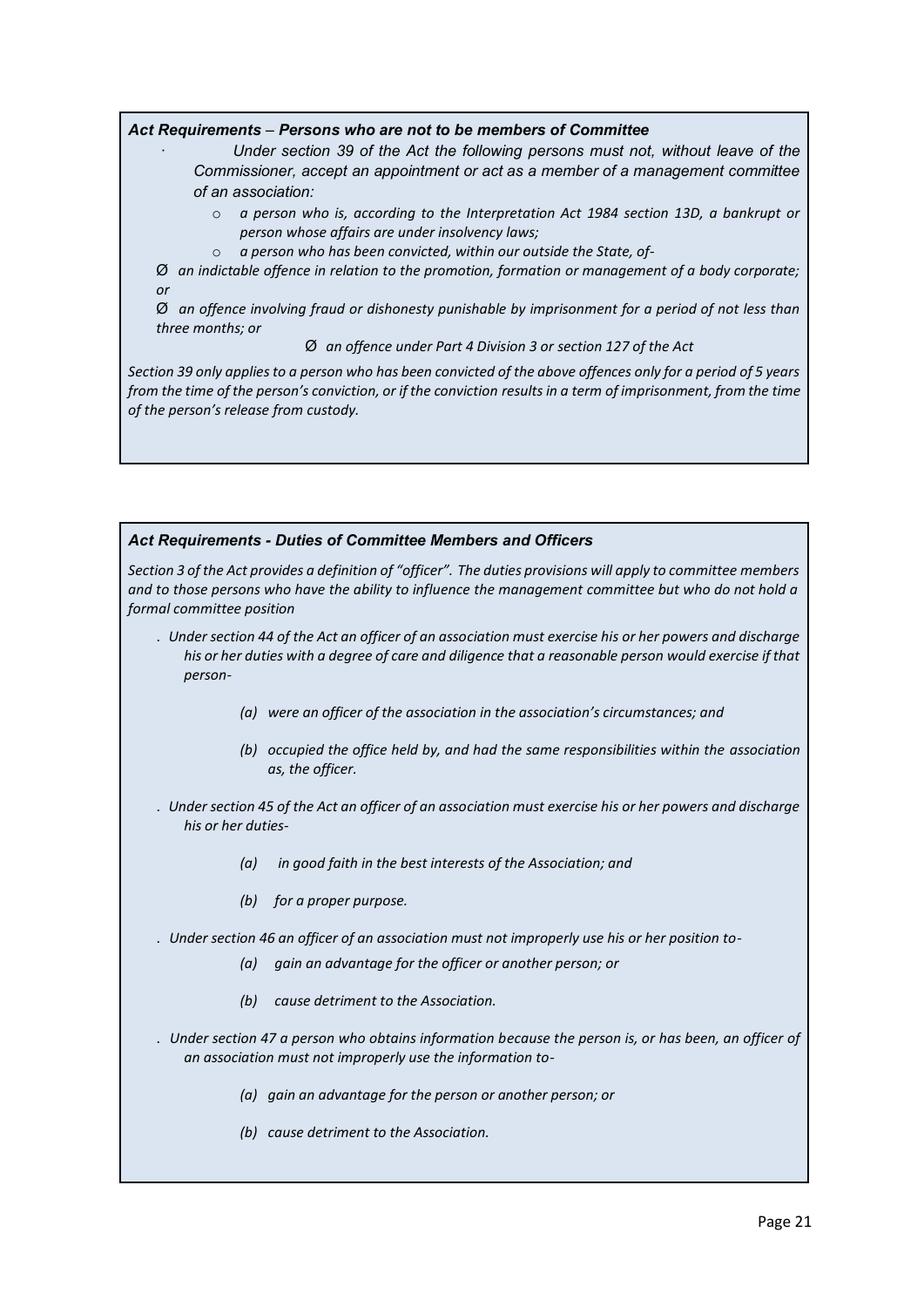#### **28. President**

- (1) It is the duty of the president to consult with the secretary regarding the business to be conducted at each committee meeting and general meeting.
- (2) The president has the powers and duties relating to convening and presiding at committee meetings and presiding at general meetings provided for in these rules.
- (3) May hold office for a continuous period of 2 years.

#### **29. Secretary**

The Secretary has the following duties —

- (a) dealing with the Association's correspondence;
- (b) consulting with the chairperson regarding the business to be conducted at each committee meeting and general meeting;
- (c) preparing the notices required for meetings and for the business to be conducted at meetings;
- (d) unless another member is authorised by the committee to do so, maintaining on behalf of the Association the register of members, and recording in the register any changes in the membership, as required under section 53(1) of the Act;
- (e) maintaining on behalf of the Association an up-to-date copy of these rules, as required under section 35(1) of the Act;
- (f) unless another member is authorised by the committee to do so, maintaining on behalf of the Association a record of committee members and other persons authorised to act on behalf of the Association, as required under section 58(2) of the Act;
- (g) ensuring the safe custody of the books of the Association, other than the financial records, financial statements and financial reports, as applicable to the Association;
- (h) maintaining full and accurate minutes of committee meetings and general meetings;
- (i) carrying out any other duty given to the secretary under these rules or by the committee.

*Guidance note – Record of Office Holders* **-** *detailed information about what must be included in the record of office holders is included under rule 68.*

#### **30. Treasurer**

The treasurer has the following duties —

- (a) ensuring that any amounts payable to the Association are collected and issuing receipts for those amounts in the Association's name;
- (b) ensuring that any amounts paid to the Association are credited to the appropriate account of the Association, as directed by the committee;
- (c) ensuring that any payments to be made by the Association that have been authorised by the committee or at a general meeting are made on time;
- (d) ensuring that the Association complies with the relevant requirements of Part 5 of the Act;
- (e) ensuring the safe custody of the Association's financial records, financial statements and financial reports, as applicable to the Association;
- (f) if the Association is a tier 1 association, coordinating the preparation of the Association's financial statements before their submission to the Association's annual general meeting;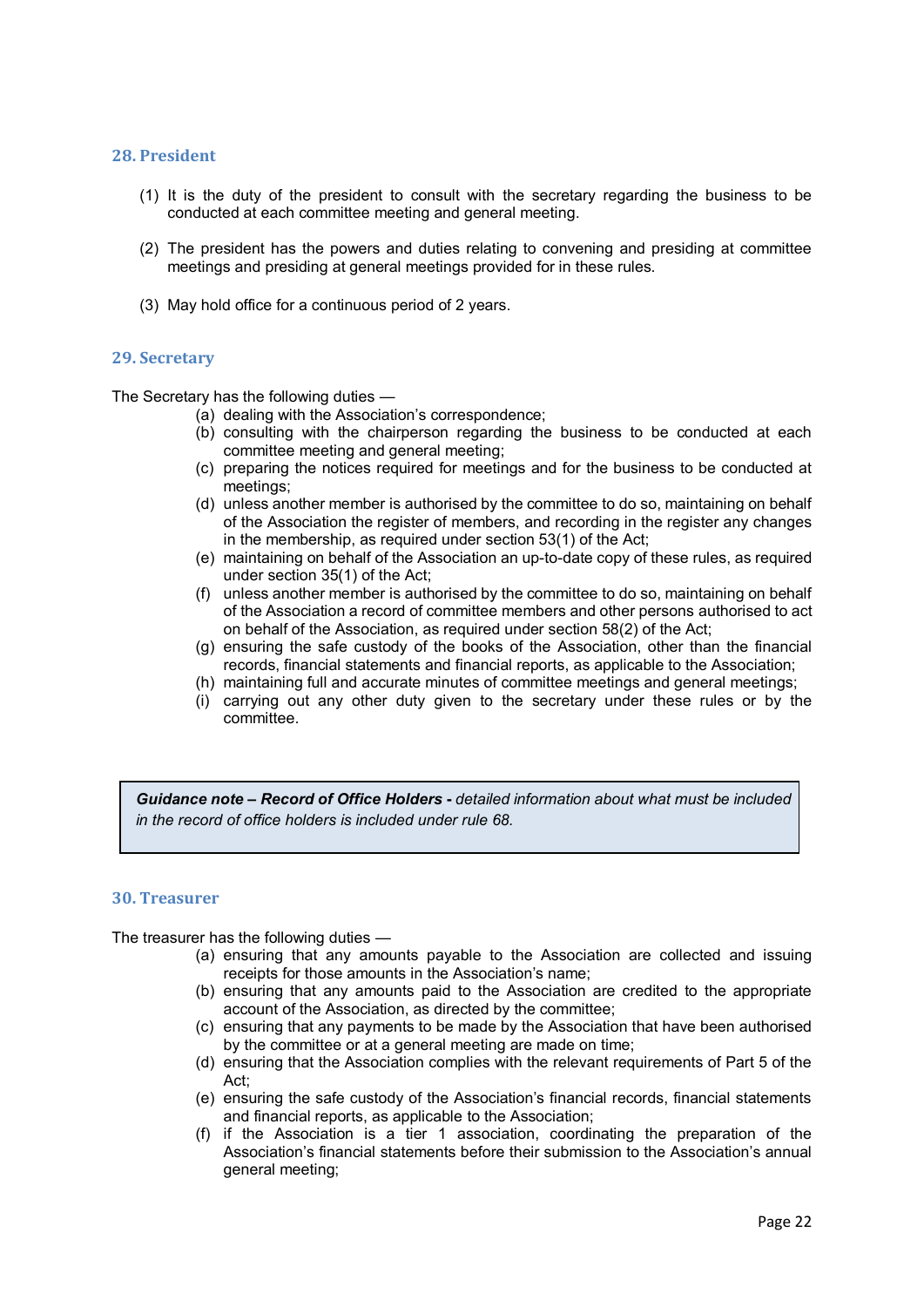- (g) if the Association is a tier 2 association or tier 3 association, coordinating the preparation of the Association's financial report before its submission to the Association's annual general meeting;
- (h) providing any assistance required by an auditor or reviewer conducting an audit or review of the Association's financial statements or financial report under Part 5 Division 5 of the Act;
- (i) carrying out any other duty given to the treasurer under these rules or by the committee.

# **Division 3 — Election of committee members and tenure of office**

## **31. How members become Committee members**

A member becomes a committee member if the member —

- (a) is elected to the committee at the annual elections, with the positions to be ratified at the AGM; or
- (b) is appointed to the committee by the committee to fill a casual vacancy under rule 38.

# **32. Nomination of committee members**

- (1) At least 42 days before an annual general meeting, the secretary must send written notice to all the members —
	- (a) calling for nominations for election to the committee; and
	- (b) stating the date by which nominations must be received by the secretary to comply with subrule (2).
- (2) A member who wishes to be considered for election to the committee at the annual elections must nominate for election by sending written notice of the nomination to the secretary at least 28 days before the annual general meeting.
- (3) The written notice must include a statement by another member in support of the nomination.
- (4) A member may nominate for one specified position of office holder of the Association or to be an ordinary committee member.
- (5) A member whose nomination does not comply with this rule is not eligible for election to the committee unless the member is nominated under rule 33(2) or 34(2)(b).

# **33. Election of office holders**

- (1) At the annual election, a nominee must nominate for a position of office holder of the Association.
- (2) If only one member has nominated for a position, that Member is elected to the position.
- (3) If more than one member has nominated for a position, to decide who is to be elected to the position, a ballot shall be held.
- (4) Only members currently residing in that State can vote for the State representatives from that state.
- (5) A member who has nominated for the position may vote for himself or herself.
- (6) On the member's election, the new chairperson of the Association may take over as the chairperson of the meeting.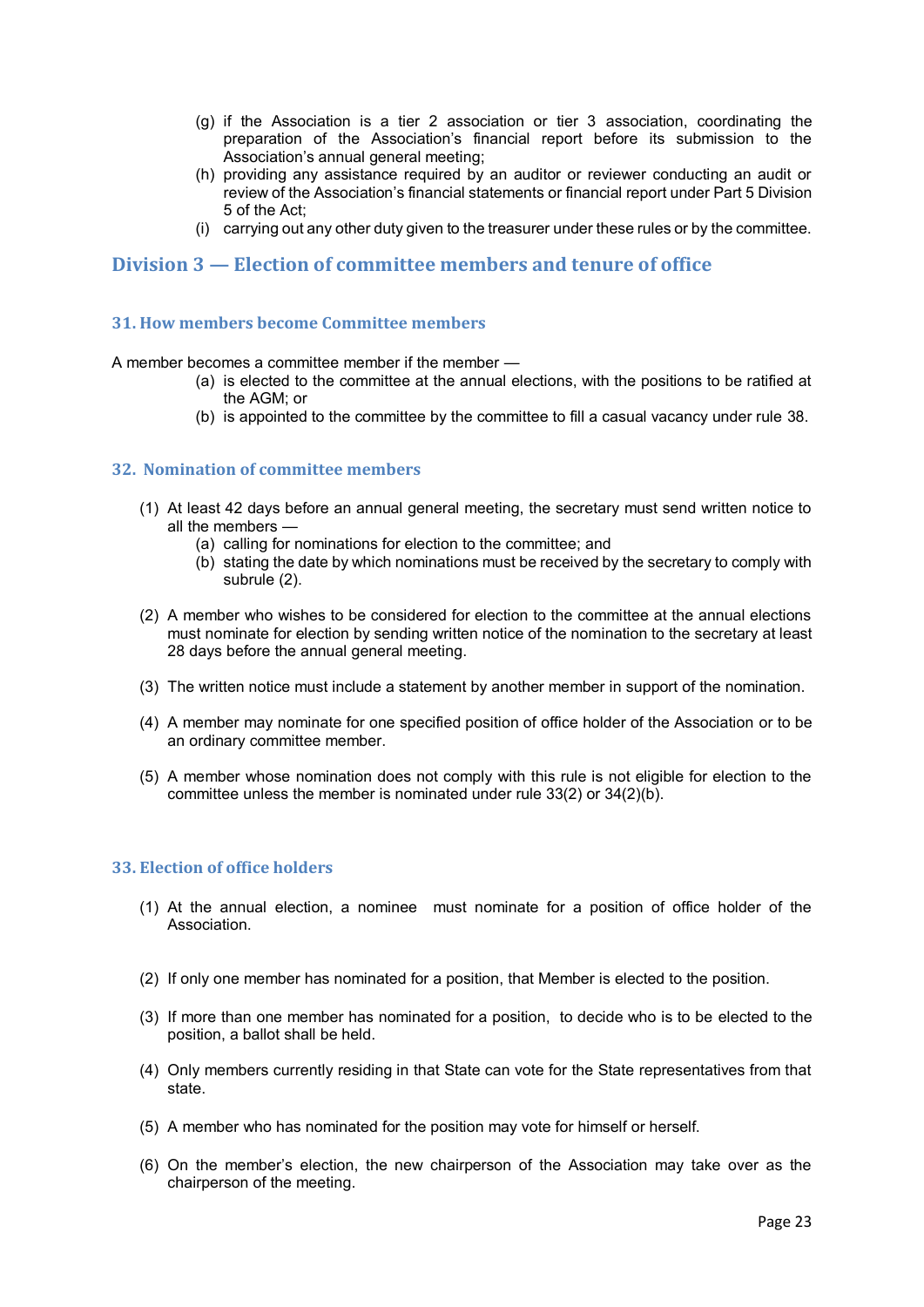# **34. Election of ordinary committee members**

- (1) At the annual elections the Association must decide by resolution the number of ordinary committee members (if any) to hold office for the next year.
- (2) If the number of members nominating for the position of ordinary committee member is not greater than the number to be elected.
	- (a) Then each of those members is deemed to be elected..
- $(3)$  If
	- (a) the number of members nominating for the position of committee member is greater than the number to be elected
	- (b) the number of members nominating under subrule  $(2)(b)$  is greater than the number of positions remaining unfilled, a ballot shall be held

the ballot for the election of ordinary members shall be held via email/postal of all members. Each state votes for its own members and must vote in accordance with procedures that have been determined by the committee to decide the members who are to be elected to the position of ordinary committee member.

- (4) A member who has nominated for the position of ordinary committee member may vote in accordance with that nomination.
- (5) This representation of the States can only be changed by a 75% majority of Committee Members from a Majority of States and a 75% majority of Votes at an AGM.

#### **35. Term of office**

- (1) The term of office of a committee member begins when the member
	- (a) is elected at an annual general meeting or under subrule 36(3)(b); or
	- (b) is appointed to fill a casual vacancy under rule 38.
- (2) Subject to rule 37, a committee member holds office until the positions on the committee are declared vacant at the next annual general meeting.
- (3) A committee member may be re-elected.

*Guidance Note – Committee members upon incorporation - The committee members appointed on incorporation of the association will hold office until the conclusion of the first annual general meeting of the association and will be eligible for re-election.*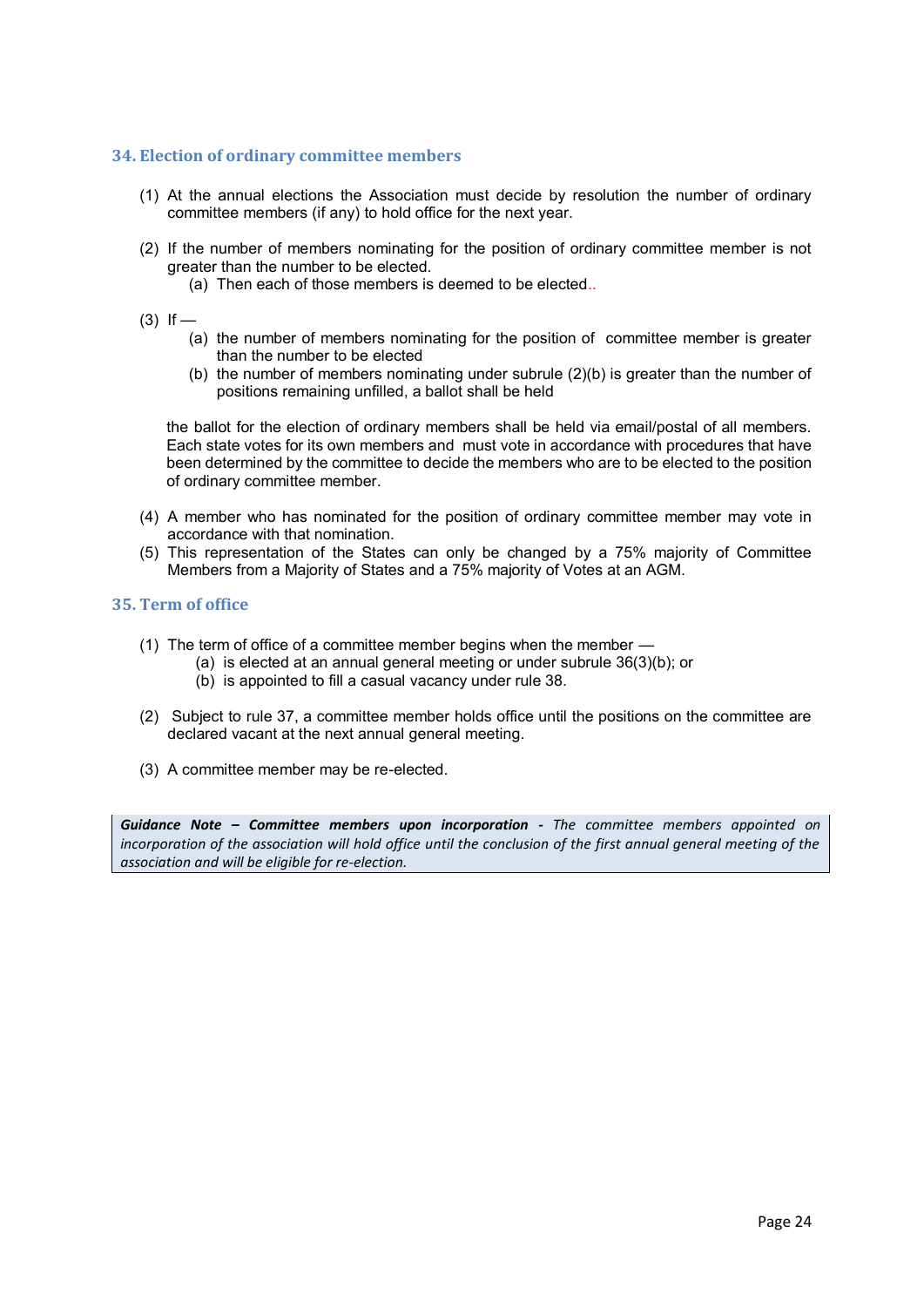## **36. Resignation and removal from office**

- (1) A committee member may resign from the committee by written notice given to the secretary or, if the resigning member is the secretary, given to the chairperson.
- (2) The resignation takes effect
	- (a) when the notice is received by the secretary or chairperson; or
	- (b) if a later time is stated in the notice, at the later time.
- (3) At a general meeting, the Association may by resolution
	- (a) remove a committee member from office; and
	- (b) elect a member who is eligible under rule 27(4) to fill the vacant position.
- (4) A committee member who is the subject of a proposed resolution under subrule (3)(a) may make written representations (of a reasonable length) to the secretary or chairperson and may ask that the representations be provided to the members.
- (5) The secretary or chairperson may give a copy of the representations to each member or, if they are not so given, the committee member may require them to be read out at the general meeting at which the resolution is to be considered.

## **37. When membership of committee ceases**

A person ceases to be a committee member if the person —

- (a) dies or otherwise ceases to be a member; or
- (b) resigns from the committee or is removed from office under rule 36; or
- (c) becomes ineligible to accept an appointment or act as a committee member under section 39 of the Act;
- (d) becomes permanently unable to act as a committee member because of a mental or physical disability; or
- (e) fails to attend 3 consecutive Committee meetings, of which the person has been given notice, without having notified the Committee that the person will be unable to attend.

#### Note for this rule:

Section 41 of the Act imposes requirements, arising when a person ceases to be a member of the management committee of an incorporated association, that relate to returning documents and records.

*Act requirements – handing over documents and records – where a person ceases to be a member of the association's committee section 41 of the Act requires that person to, as soon as practicable after their membership ceases, deliver to a member of the committee all of the relevant documents and records they hold pertaining to the management of the association's affairs.*

# **38. Filling casual vacancies**

- (1) The committee may appoint a member who is eligible under rule 27(4) to fill a position on the committee that —
	- (a) has become vacant under rule 37; or
	- (b) was not filled by election at the most recent annual general meeting or under rule 36(3)(b).
- (2) If the position of secretary becomes vacant, the committee must appoint a member who is eligible under rule 27(4) to fill the position within 14 days after the vacancy arises.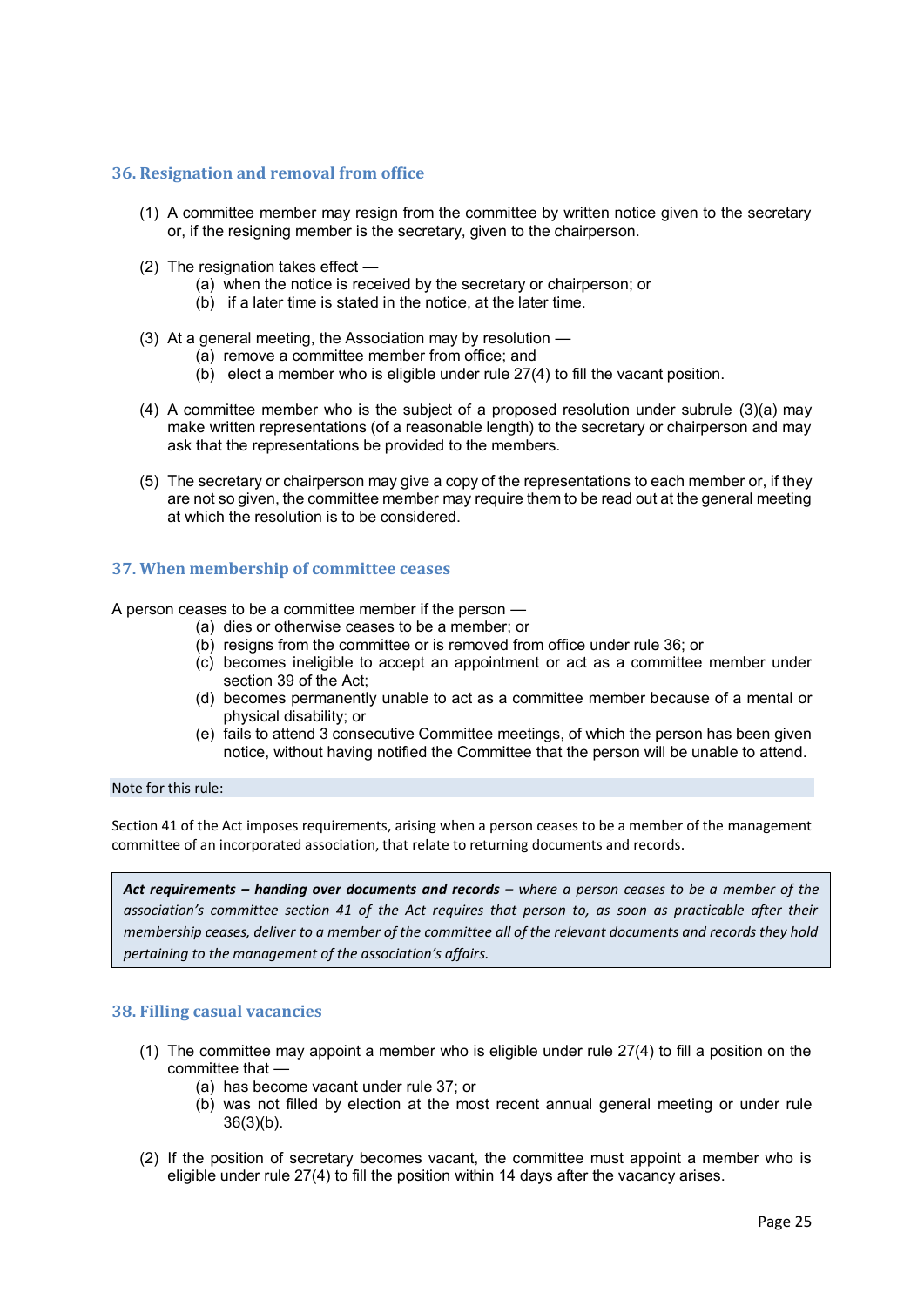- (3) Subject to the requirement for a quorum under rule 45, the committee may continue to act despite any vacancy in its membership.
- (4) If there are fewer committee members than required for a quorum under rule 45, the committee may act only for the purpose of —
	- (a) appointing committee members under this rule; or
	- (b) convening a general meeting.

## **39. Validity of acts**

The acts of a committee or subcommittee, or of a committee member or member of a subcommittee, are valid despite any defect that may afterwards be discovered in the election, appointment or qualification of a committee member or member of a subcommittee.

#### **40. Payments to committee members**

- $(1)$  In this rule *committee member* includes a member of a subcommittee; *committee meeting* includes a meeting of a subcommittee.
- (2) A committee member is entitled to be paid out of the funds of the Association for any out-ofpocket expenses for travel and accommodation properly incurred —
	- (a) in attending a committee meeting or
	- (b) in attending a general meeting; or
	- (c) otherwise in connection with the Association's business.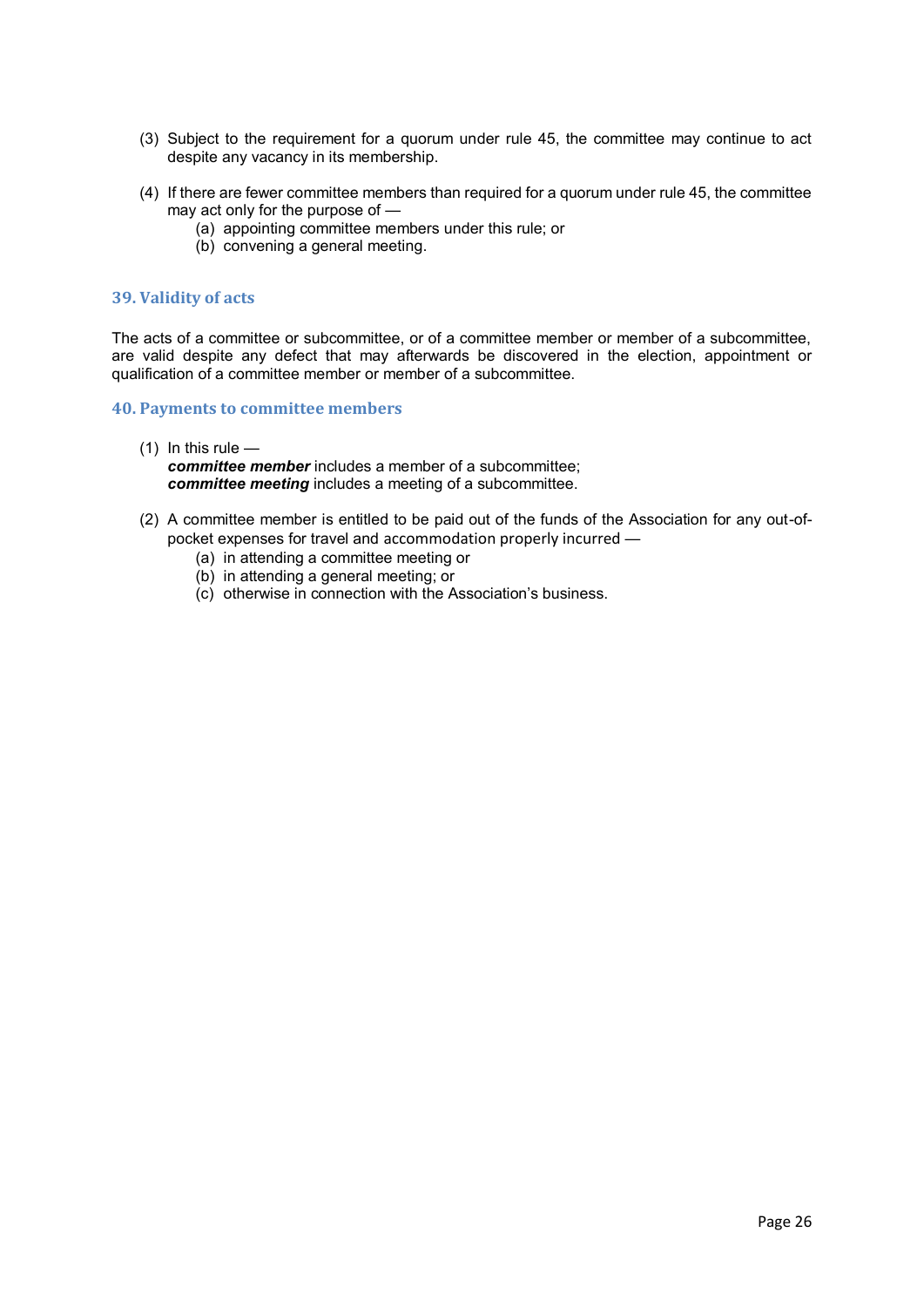# **Division 4 — Committee meetings**

#### **41. Committee meetings**

- (1) The committee must meet at least 3 times in each year on the dates and at the times and places determined by the committee.
- (2) The date, time and place of the first committee meeting must be determined by the committee members as soon as practicable after the annual general meeting at which the committee members are elected.
- (3) Special committee meetings may be convened by the chairperson or any 2 committee members.

#### **42. Notice of committee meetings**

- (1) Notice of each committee meeting must be given to each committee member at least 48 hours before the time of the meeting.
- (2) The notice must state the date, time and place of the meeting and must describe the general nature of the business to be conducted at the meeting.
- (3) Unless subrule (4) applies, the only business that may be conducted at the meeting is the business described in the notice.
- (4) Urgent business that has not been described in the notice may be conducted at the meeting if the committee members at the meeting unanimously agree to treat that business as urgent.

#### **43. Procedure and order of business**

- (1) The chairperson or, in the chairperson's absence, the deputy-chairperson must preside as chairperson of each committee meeting.
- (2) If the chairperson and deputy chairperson are absent or are unwilling to act as chairperson of a meeting, the committee members at the meeting must choose one of them to act as chairperson of the meeting.
- (3) The procedure to be followed at a committee meeting must be determined from time to time by the committee.
- (4) The order of business at a committee meeting may be determined by the committee members at the meeting.
- (5) A member or other person who is not a committee member may attend a committee meeting if invited to do so by the committee.
- (6) A person invited under subrule (5) to attend a committee meeting
	- (a) has no right to any agenda, minutes or other document circulated at the meeting; and
	- (b) must not comment about any matter discussed at the meeting unless invited by the committee to do so; and
	- (c) cannot vote on any matter that is to be decided at the meeting.

#### *Act Requirements -Material Personal Interests of Committee Members*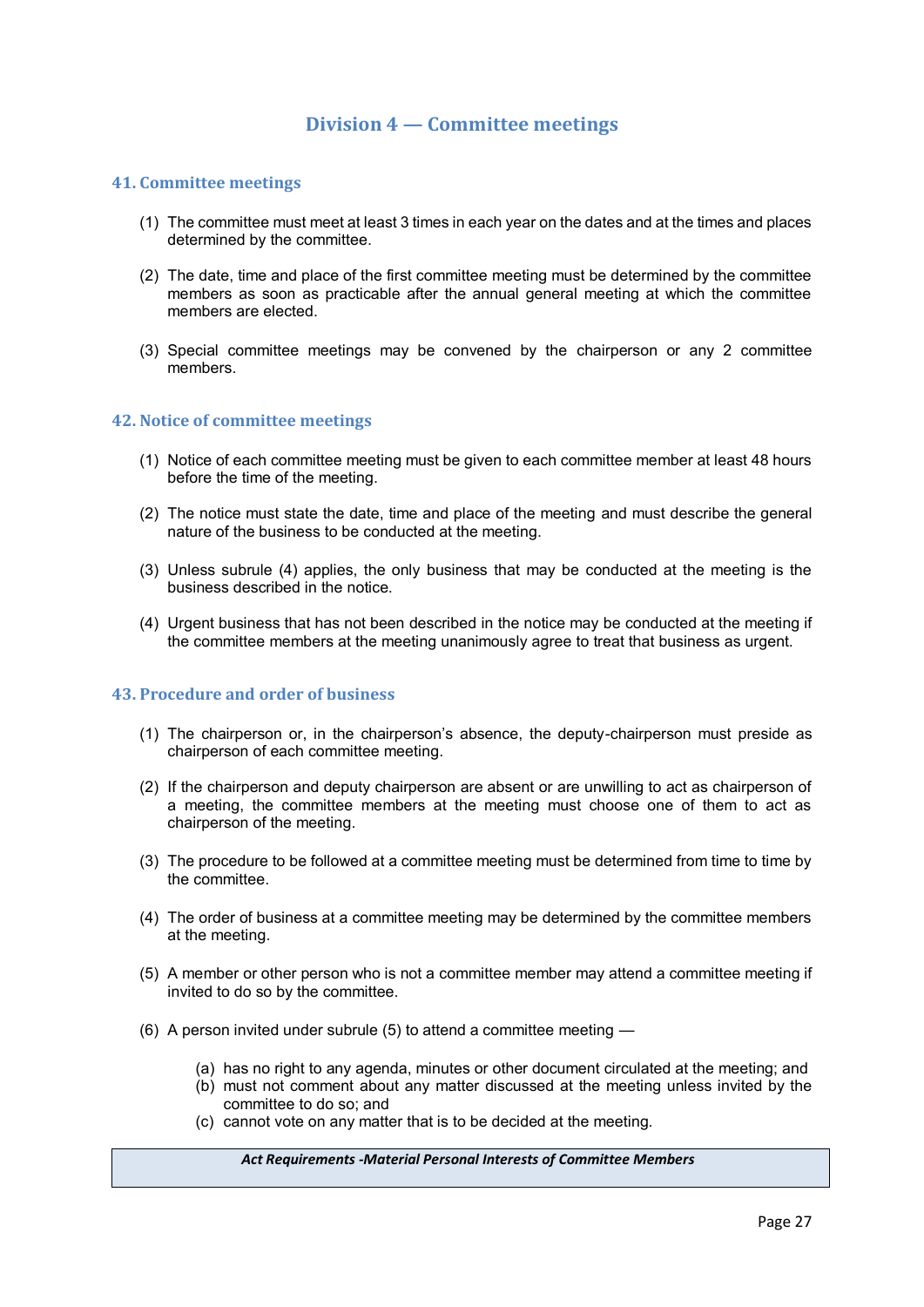- Under section 42 of the Act a member of the committee who has a material personal interest in a matter *being considered at a committee meeting must:* 
	- as soon as he or she becomes aware of that interest, disclose the nature and extent of his or her *interest to the Committee;*
	- *disclose the nature and extent of the interest at the next general meeting of the association*
- Under section 42(3) of the Act this rule does not apply in respect of a material personal interest
	- *(a) that exists only because the member-*
		- *is an employee of the incorporated association; or*
		- *is a member of a class of persons for whose benefit the association is established; or*
	- *(b) that the member has in common with all, or a substantial proportion of, the members of the Association.*
- Under section 43 of the Act a member of the management committee who has a material personal interest *in a matter being considered at a meeting of the management committee must not be present while the matter is being considered at the meeting or vote on the matter.*

*Under section 42(6) of the Act the association must record every disclosure made by a committee member of a material personal interest in the minutes of the committee meeting at which the disclosure is made.*

## **44. Use of technology to be present at committee meetings**

- (1) The presence of a committee member at a committee meeting need not be by attendance in person but may be by that committee member and each other committee member at the meeting being simultaneously in contact by telephone or other means of instantaneous communication.
- (2) A member who participates in a committee meeting as allowed under subrule (1) is taken to be present at the meeting and, if the member votes at the meeting, the member is taken to have voted in person.

# **45. Quorum for committee meetings**

- (1) Subject to rule 38(4), no business is to be conducted at a committee meeting unless a quorum is present. Any 7 members of the committee constitute a quorum for the conduct of the business of a committee meeting so long as there is a representative from each state present
- (2) If a quorum is not present within 30 minutes after the notified commencement time of a committee meeting —
	- (a) in the case of a special meeting the meeting lapses; or
	- (b) otherwise, the meeting is adjourned to the same time, day and place in the following week.
- $(3)$  If
	- (a) a quorum is not present within 30 minutes after the commencement time of a committee meeting held under subrule (2)(b); and
	- (b) at least 2 committee members are present at the meeting,

those members present are taken to constitute a quorum.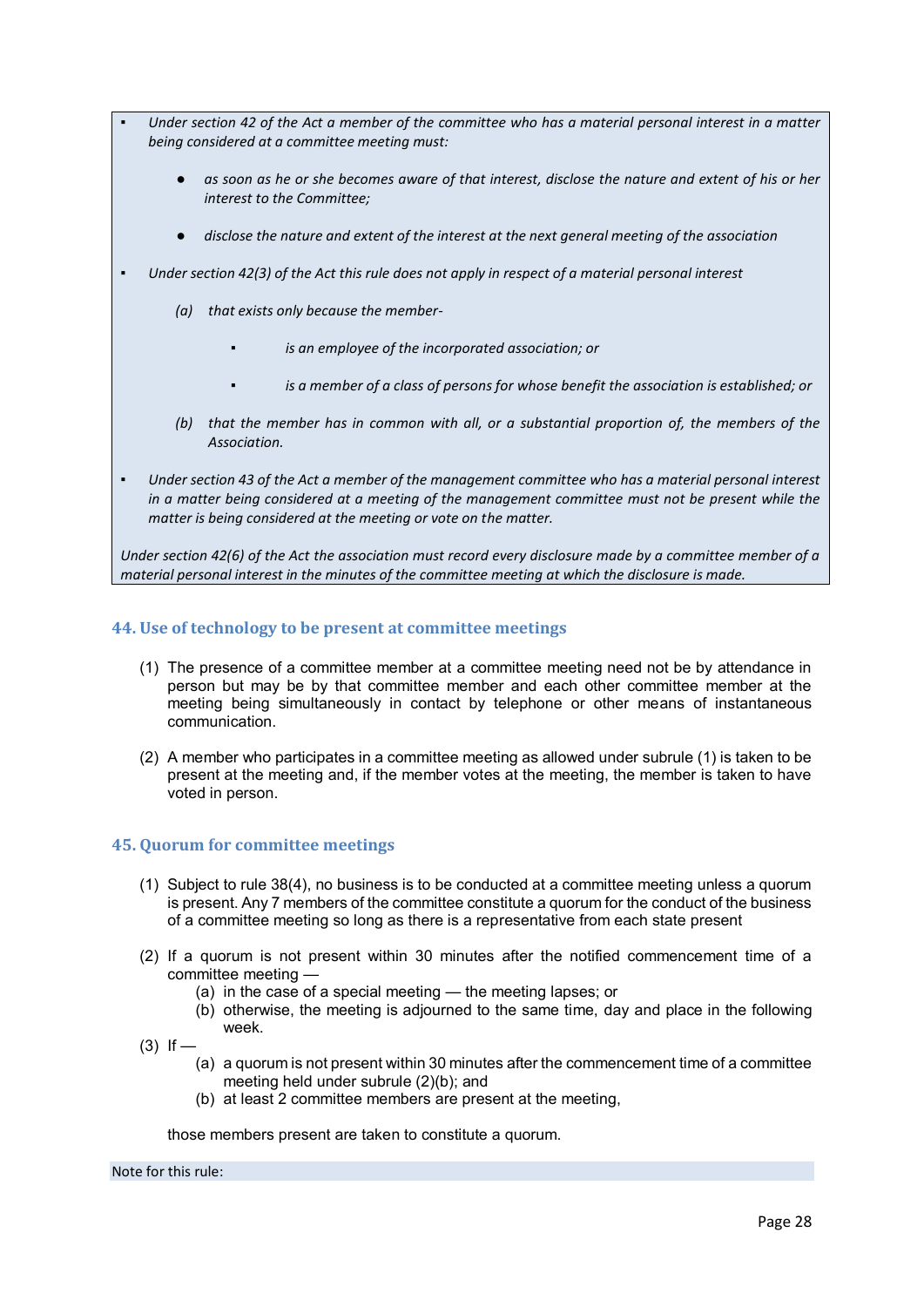If these model rules are adopted, the quorum for a committee meeting is as notified to the Commissioner under section 7(4)(d) or 29(5)(d) of the Act.

#### **46. Voting at committee meetings**

- (1) Each committee member present at a committee meeting has one vote on any question arising at the meeting.
- (2) A motion is carried if a majority of the committee members present at the committee meeting vote in favour of the motion.
- (3) If the votes are divided equally on a question, the chairperson of the meeting has a second or casting vote.
- (4) A vote may take place by the committee members present indicating their agreement or disagreement or by a show of hands, unless the committee decides that a secret ballot is needed to determine a particular question.
- (5) If a secret ballot is needed, the chairperson of the meeting must decide how the ballot is to be conducted.

## **47. Minutes of committee meetings**

- (1) The committee must ensure that minutes are taken and kept of each committee meeting.
- (2) The minutes must record the following
	- (a) the names of the committee members present at the meeting;
	- (b) the name of any person attending the meeting under rule 43(5);
	- (c) the business considered at the meeting;
	- (d) any motion on which a vote is taken at the meeting and the result of the vote.
- (3) The minutes of a committee meeting must be entered in the Association's minute book within 30 days after the meeting is held.
- (4) The chairperson must ensure that the minutes of a committee meeting are reviewed and signed as correct by —
	- (a) the chairperson of the meeting; or
	- (b) the chairperson of the next committee meeting.
- (5) When the minutes of a committee meeting have been signed as correct they are, until the contrary is proved, evidence that —
	- (a) the meeting to which the minutes relate was duly convened and held; and
	- (b) the matters recorded as having taken place at the meeting took place as recorded; and
	- (c) any appointment purportedly made at the meeting was validly made.

#### Note for this rule:

Section 42(6) of the Act requires details relating to the disclosure of a committee member's material personal interest in a matter being considered at a committee meeting to be recorded in the minutes of the meeting.

**Division 5 — Subcommittees and subsidiary offices**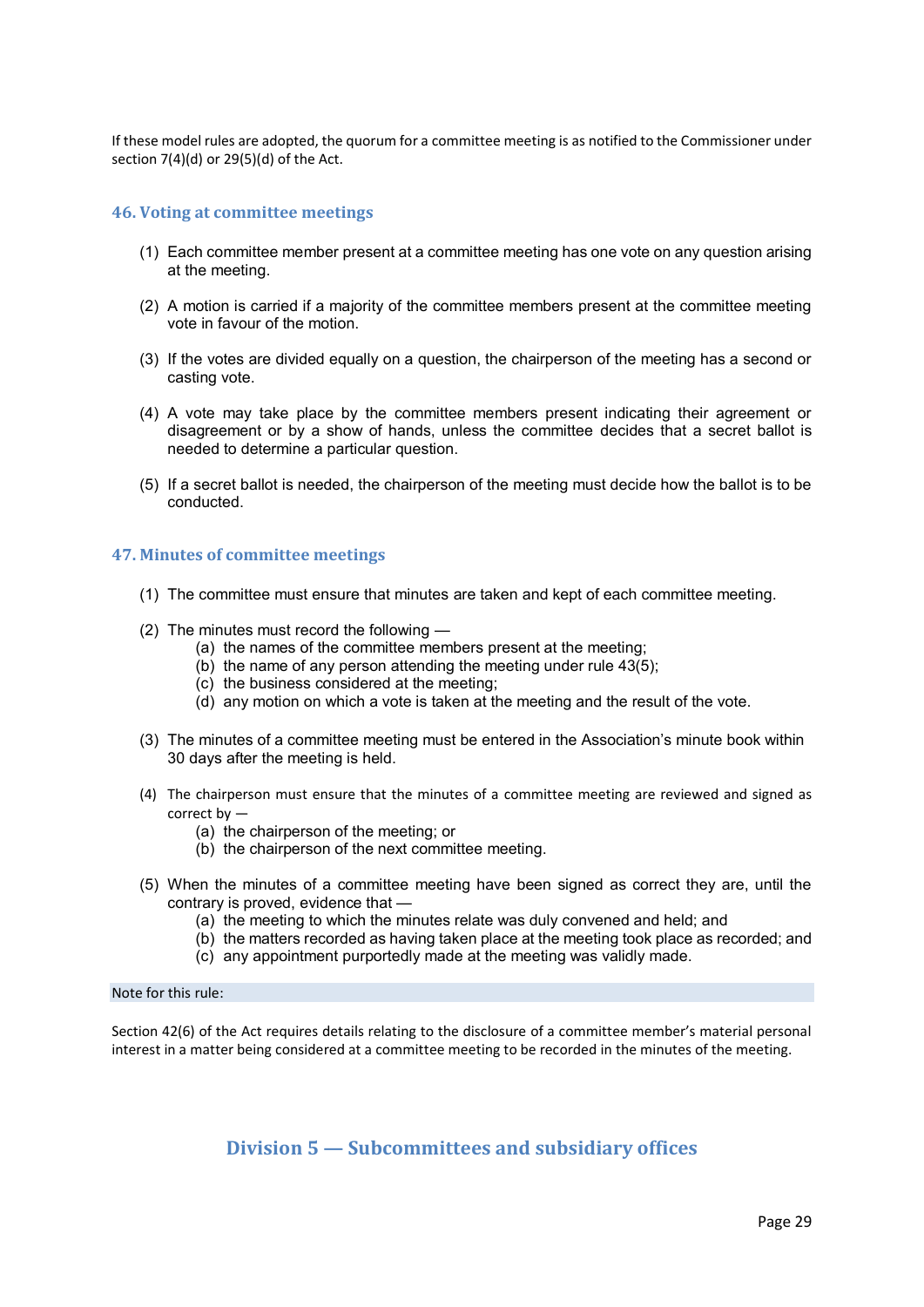#### **48. Subcommittees and subsidiary offices**

- (1) To help the committee in the conduct of the Association's business, the committee may, in writing, do either or both of the following —
	- (a) appoint one or more subcommittees;
	- (b) create one or more subsidiary offices and appoint people to those offices.
- (2) A subcommittee may consist of the number of people, whether or not members, that the committee considers appropriate.
- (3) A person may be appointed to a subsidiary office whether or not the person is a member.
- (4) Subject to any directions given by the committee
	- (a) a subcommittee may meet and conduct business as it considers appropriate; and
	- (b) the holder of a subsidiary office may carry out the functions given to the holder as the holder considers appropriate.

## **49. Delegation to subcommittees and holders of subsidiary offices**

 $(1)$  In this rule  $-$ 

*non-delegable duty* means a duty imposed on the committee by the Act or another written law.

- (2) The committee may, in writing, delegate to a subcommittee or the holder of a subsidiary office the exercise of any power or the performance of any duty of the committee other than —
	- (a) the power to delegate; and
	- (b) a non-delegable duty.
- (3) A power or duty, the exercise or performance of which has been delegated to a subcommittee or the holder of a subsidiary office under this rule, may be exercised or performed by the subcommittee or holder in accordance with the terms of the delegation.
- (4) The delegation may be made subject to any conditions, qualifications, limitations or exceptions that the committee specifies in the document by which the delegation is made.
- (5) The delegation does not prevent the committee from exercising or performing at any time the power or duty delegated.
- (6) Any act or thing done by a subcommittee or by the holder of a subsidiary office, under the delegation has the same force and effect as if it had been done by the committee.
- (7) The committee may, in writing, amend or revoke the delegation.

# **PART 6 — GENERAL MEETINGS OF ASSOCIATION**

#### **50. Annual general meeting**

(1) The committee must determine the date, time and place of the annual general meeting.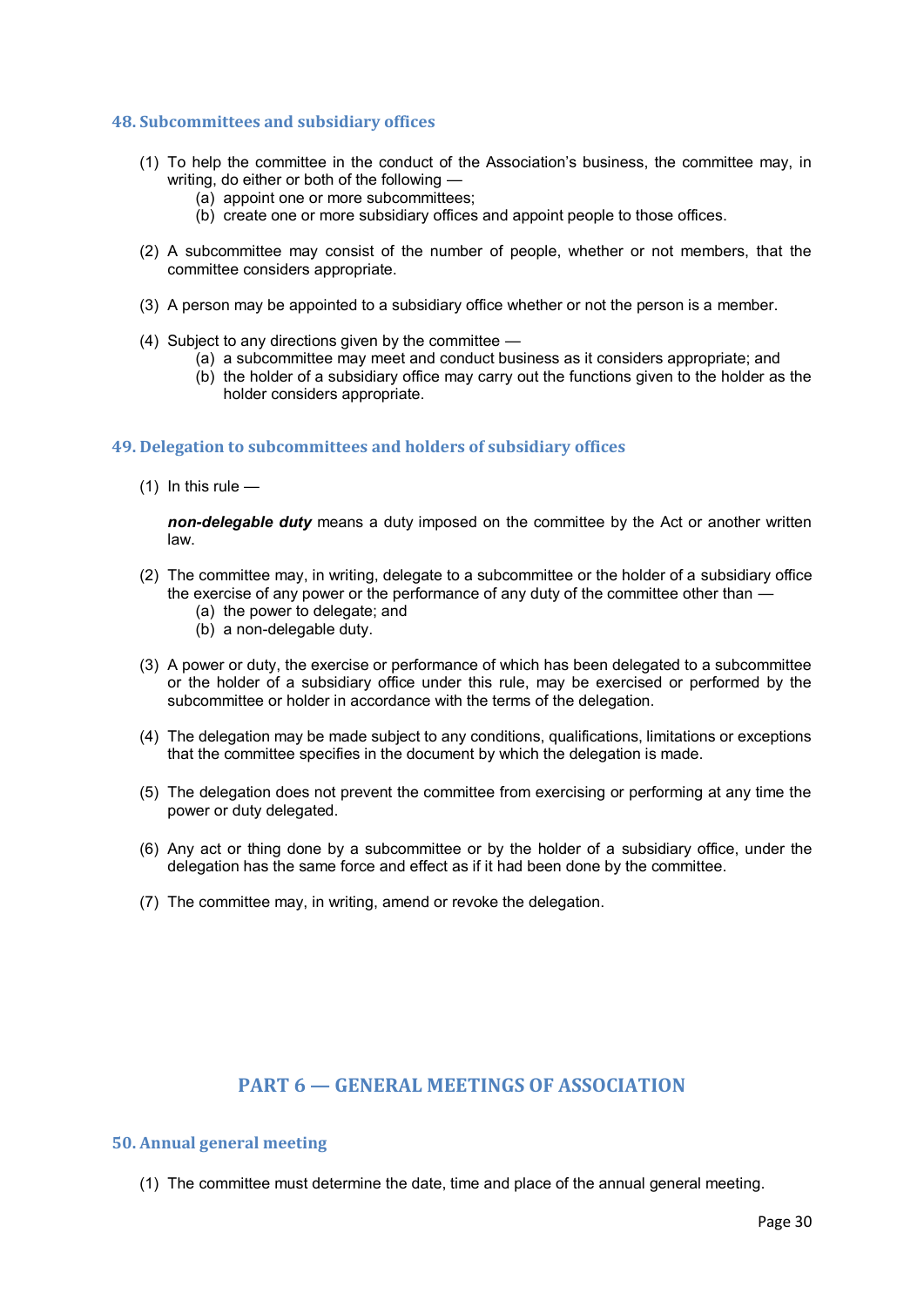- (2) If it is proposed to hold the annual general meeting more than 6 months after the end of the Association's financial year, the secretary must apply to the Commissioner for permission under section 50(3)(b) of the Act within 4 months after the end of the financial year.
- (3) The ordinary business of the annual general meeting is as follows
	- (a) to confirm the minutes of the previous annual general meeting and of any special general meeting held since then if the minutes of that meeting have not yet been confirmed;
	- (b) to receive and consider
		- (i) the committee's annual report on the Association's activities during the preceding financial year; and
		- (ii) if the Association is a tier 1 association, the financial statements of the Association for the preceding financial year presented under Part 5 of the Act; and
		- (iii) if the Association is a tier 2 association or a tier 3 association, the financial report of the Association for the preceding financial year presented under Part 5 of the Act;
		- (iv) if required to be presented for consideration under Part 5 of the Act, a copy of the report of the review or auditor's report on the financial statements or financial report;
	- (c) to ratify the office holders of the Association and other committee members;
	- (d) if applicable, to appoint or remove a reviewer or auditor of the Association in accordance with the Act;
	- (e) to confirm or vary the entrance fees, subscriptions and other amounts (if any) to be paid by members.
- (4) Any other business of which notice has been given in accordance with these rules may be conducted at the annual general meeting.

#### Note for this rule:

Unless the Commissioner allows otherwise, under section 50(3) of the Act the annual general meeting must be held within 6 months after the end of the Association's financial year. If it is the first annual general meeting, section 50(2) of the Act provides that it may be held at any time within 18 months after incorporation.

# **51. Special general meetings**

- (1) The committee may convene a special general meeting.
- (2) The committee must convene a special general meeting if at least 20% of the members require a special general meeting to be convened.
- (3) The members requiring a special general meeting to be convened must
	- (a) make the requirement by written notice given to the secretary; and
	- (b) state in the notice the business to be considered at the meeting; and
	- (c) each sign the notice.
- (4) The special general meeting must be convened within 28 days after notice is given under subrule (3)(a).
- (5) If the committee does not convene a special general meeting within that 28 day period, the members making the requirement (or any of them) may convene the special general meeting.
- (6) A special general meeting convened by members under subrule (5)
	- (a) must be held within 3 months after the date the original requirement was made; and
		- (b) may only consider the business stated in the notice by which the requirement was made.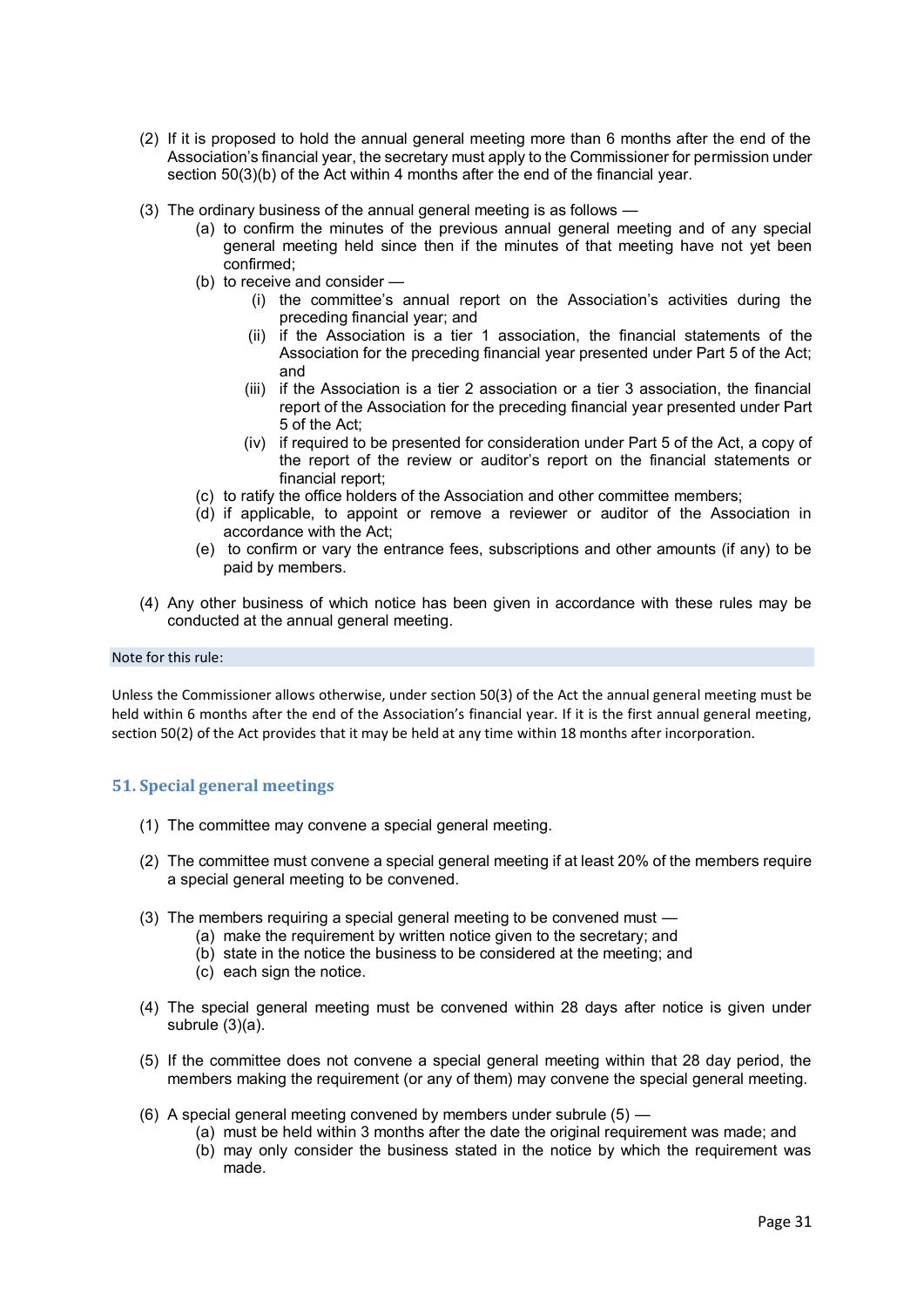(7) The Association must reimburse any reasonable expenses incurred by the members convening a special general meeting under subrule (5).

## **52. Notice of general meetings**

- (1) The secretary or, in the case of a special general meeting convened under rule 51(5), the members convening the meeting, must give to each member —
	- (a) at least 21 days' notice of a general meeting if a special resolution is to be proposed at the meeting; or
	- (b) at least 14 days' notice of a general meeting in any other case.
- (2) The notice must
	- (a) specify the date, time and place of the meeting; and
	- (b) indicate the general nature of each item of business to be considered at the meeting; and
	- (c) if the meeting is the annual general meeting, include the names of the members who have nominated for election to the committee under rule 32(2); and
	- (d) if a special resolution is proposed
		- (i) set out the wording of the proposed resolution as required by section 51(4) of the Act; and
		- (ii) state that the resolution is intended to be proposed as a special resolution; and
		- (iii) comply with rule 53(7).

#### Note for this paragraph:

Section 51(1) of the Act states that a resolution is a special resolution if it is passed  $-$ 

- (a) at a general meeting of an incorporated association; and
- (b) by the votes of not less than three-fourths of the members of the association who cast a vote at the meeting.

*Act requirements – Notice to be given to reviewer or auditor – For Tier 2 and 3 associations – under section 86 of the Act a reviewer or auditor of an incorporated association is entitled to receive all notices of and other communications relating to any general meetings of the association that a member is entitled to receive.*

#### **53. Proxies**

- (1) Subject to subrule (2), an ordinary member may appoint an individual who is an ordinary member as his or her proxy to vote and speak on his or her behalf at a general meeting.
- (2) An ordinary member may be appointed the proxy for not more than 5 other members.
- (3) The appointment of a proxy must be in writing and signed by the member making the appointment.
- (4) The member appointing the proxy may give specific directions as to how the proxy is to vote on his or her behalf.
- (5) If no instructions are given to the proxy, the proxy may vote on behalf of the member in any matter as the proxy sees fit.
- (6) If the committee has approved a form for the appointment of a proxy, the member may use that form or any other form —
	- (a) that clearly identifies the person appointed as the member's proxy; and
	- (b) that has been signed by the member.
- (7) Notice of a general meeting given to an ordinary member under rule 52 must —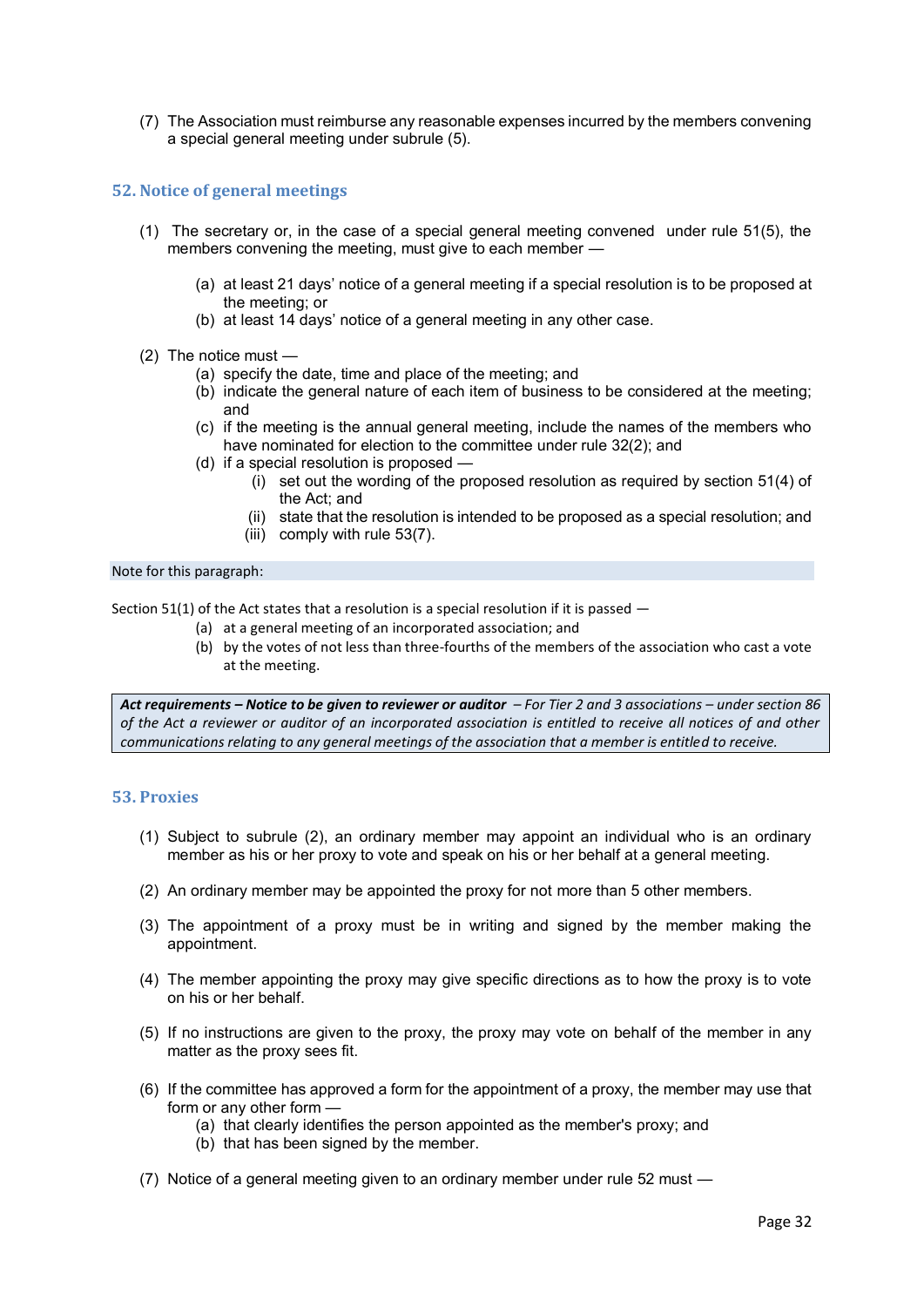- (a) state that the member may appoint an individual who is an ordinary member as a proxy for the meeting; and
- (b) include a copy of any form that the committee has approved for the appointment of a proxy.
- (8) A form appointing a proxy must be given to the secretary before the commencement of the general meeting for which the proxy is appointed.
- (9) A form appointing a proxy sent by post or electronically is of no effect unless it is received by the Association not later than 24 hours before the commencement of the meeting.

## **54. Use of technology to be present at general meetings**

- (1) The presence of a member at a general meeting need not be by attendance in person but may be by that member and each other member at the meeting being simultaneously in contact by telephone or other means of instantaneous communication.
- (2) A member who participates in a general meeting as allowed under subrule (1) is taken to be present at the meeting and, if the member votes at the meeting, the member is taken to have voted in person.

# **55. Presiding member and quorum for general meetings**

- (1) The chairperson or, in the chairperson's absence, the deputy chairperson must preside as chairperson of each general meeting.
- (2) If the chairperson and deputy chairperson are absent or are unwilling to act as chairperson of a general meeting, the committee members at the meeting must choose one of them to act as chairperson of the meeting.
- (3) No business is to be conducted at a general meeting unless a quorum is present.
- (4) If a quorum is not present within 30 minutes after the notified commencement time of a general meeting —
	- (a) in the case of a special general meeting the meeting lapses; or
	- $(b)$  in the case of the annual general meeting the meeting is adjourned to
		- (i) the same time and day in the following week; and
		- (ii) the same place, unless the chairperson specifies another place at the time of the adjournment or written notice of another place is given to the members before the day to which the meeting is adjourned.
- $(5)$  If
	- (a) a quorum is not present within 30 minutes after the commencement time of an annual general meeting held under subrule (4)(b); and
	- (b) at least 2 ordinary members are present at the meeting,

those members present are taken to constitute a quorum.

#### Note for this rule:

If these model rules are adopted, the quorum for a general meeting is as notified to the Commissioner under section 7(4)(c) or 29(5)(c) of the Act.

# **56. Adjournment of general meeting**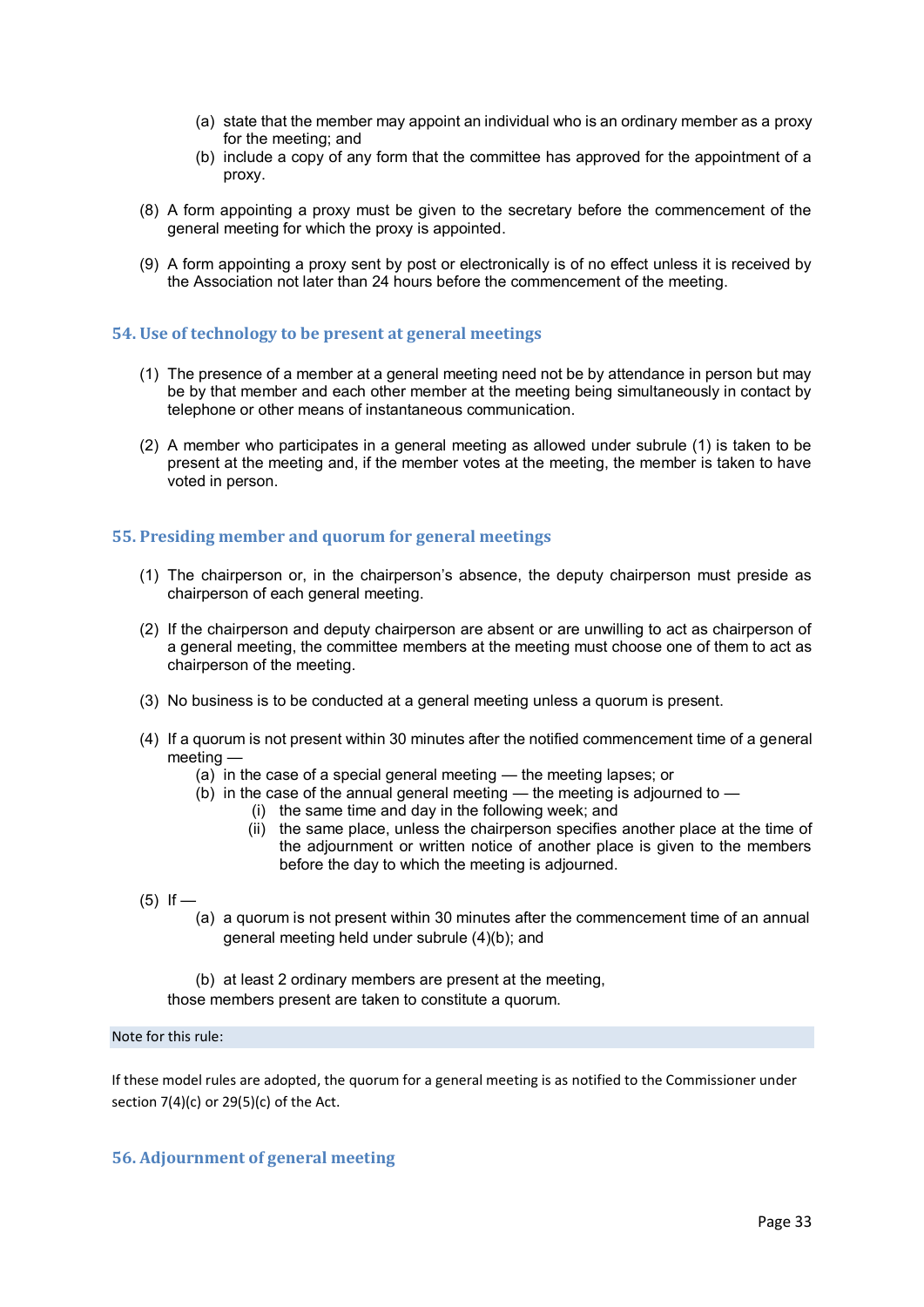- (1) The chairperson of a general meeting at which a quorum is present may, with the consent of a majority of the ordinary members present at the meeting, adjourn the meeting to another time at the same place or at another place.
- (2) Without limiting subrule (1), a meeting may be adjourned
	- (a) if there is insufficient time to deal with the business at hand; or
	- (b) to give the members more time to consider an item of business.
- (3) No business may be conducted on the resumption of an adjourned meeting other than the business that remained unfinished when the meeting was adjourned.
- (4) Notice of the adjournment of a meeting under this rule is not required unless the meeting is adjourned for 14 days or more, in which case notice of the meeting must be given in accordance with rule 52

# **57. Voting at general meeting**

- (1) On any question arising at a general meeting
	- (a) subject to subrule (6), each ordinary member has one vote unless the member may also vote on behalf of a body corporate under subrule (2); and
	- (b) ordinary members may vote personally or by proxy.
- (2) An ordinary member that is a body corporate may, in writing, appoint an individual, whether or not the individual is a member, to vote on behalf of the body corporate on any question at a particular general meeting or at any general meeting, as specified in the document by which the appointment is made.
- (3) A copy of the document by which the appointment is made must be given to the secretary before any general meeting to which the appointment applies.
- (4) The appointment has effect until
	- (a) the end of any general meeting to which the appointment applies; or
	- (b) the appointment is revoked by the body corporate and written notice of the revocation is given to the secretary.
- (5) Except in the case of a special resolution, a motion is carried if a majority of the ordinary members present at a general meeting vote in favour of the motion.
- (6) If votes are divided equally on a question, the chairperson of the meeting has a second or casting vote.
- (7) If the question is whether or not to confirm the minutes of a previous general meeting, only members who were present at that meeting may vote.
- (8) For a person to be eligible to vote at a general meeting as an ordinary member, or on behalf of an ordinary member that is a body corporate under subrule (2), the ordinary member —
	- (a) must have been an ordinary member at the time notice of the meeting was given under rule 52; and
	- (b) must have paid any fee or other money payable to the Association by the member.

#### **58. When special resolutions are required**

- (1) A special resolution is required if it is proposed at a general meeting
	- (a) to affiliate the Association with another body; or
	- (b) to request the Commissioner to apply to the State Administrative Tribunal under section 109 of the Act for the appointment of a statutory manager.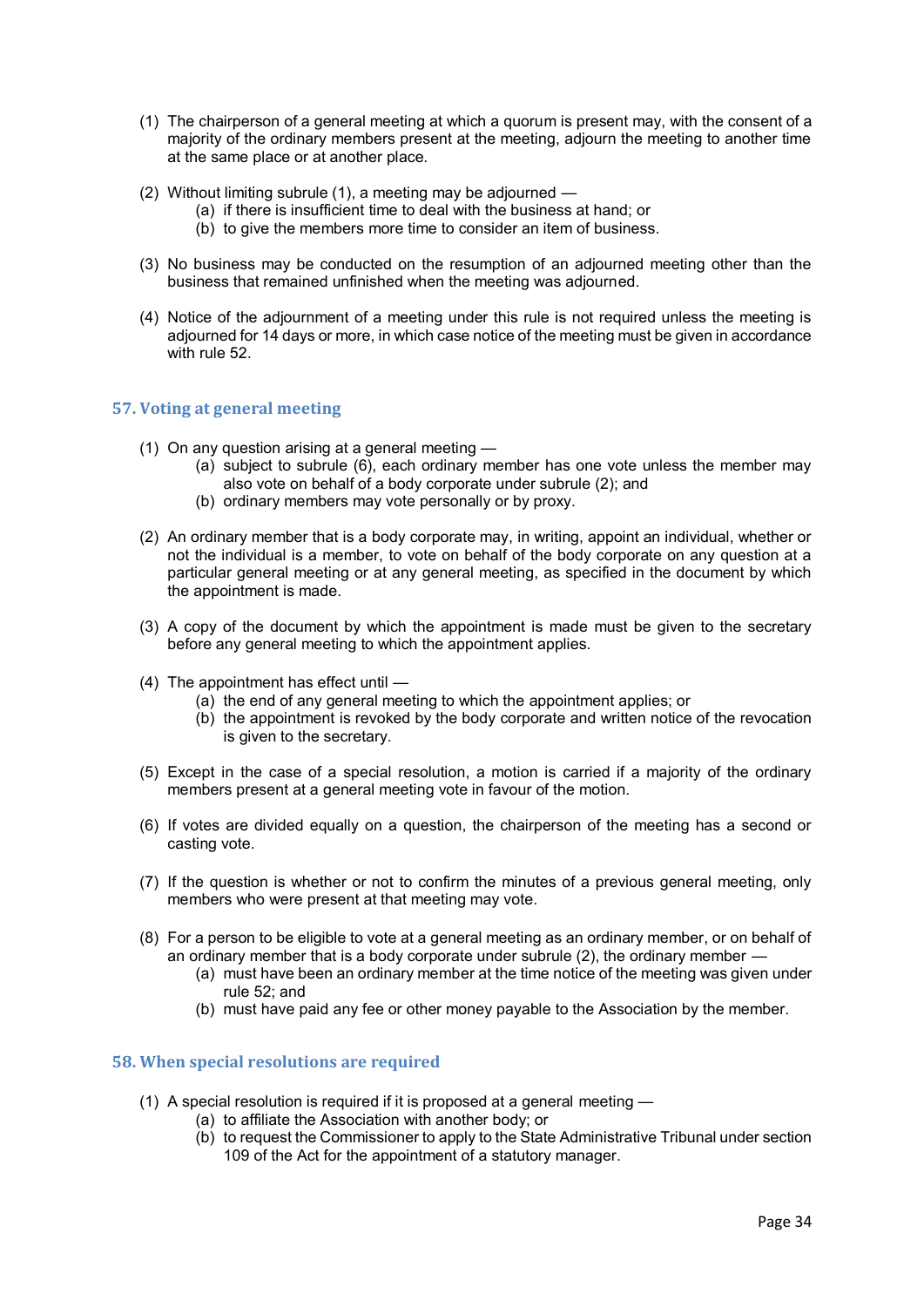(2) Subrule (1) does not limit the matters in relation to which a special resolution may be proposed.

#### Note for this rule:

Under the Act, a special resolution is required if an incorporated association proposes to do any of the following—

- (a) to adopt these model rules (section 29(1));
- (b) to alter its rules, including changing the name of the association (section  $30(1)$ );
- (c) to decide to apply for registration or incorporation as a prescribed body corporate (section 93(1));
- (d) to approve the terms of an amalgamation with one or more other incorporated associations (section 102(4);
- (e) to be wound up voluntarily (section 121(2)) or by the Supreme Court (section 124(a) and Schedule 4 item 9);
- (f) to cancel its incorporation (section 129).

# **59. Determining whether resolution carried**

 $(1)$  In this rule —

*poll* means the process of voting in relation to a matter that is conducted in writing.

- (2) Subject to subrule (4), the chairperson of a general meeting may, on the basis of general agreement or disagreement or by a show of hands, declare that a resolution has been —
	- (a) carried; or
	- (b) carried unanimously; or
	- (c) carried by a particular majority; or
	- (d) lost.
- (3) If the resolution is a special resolution, the declaration under subrule (2) must identify the resolution as a special resolution.
- (4) If a poll is demanded on any question by the chairperson of the meeting or by at least 3 other ordinary members present in person or by proxy -
	- (a) the poll must be taken at the meeting in the manner determined by the chairperson;
	- (b) the chairperson must declare the determination of the resolution on the basis of the poll.
- (5) If a poll is demanded on the election of the chairperson or on a question of an adjournment, the poll must be taken immediately.
- (6) If a poll is demanded on any other question, the poll must be taken before the close of the meeting at a time determined by the chairperson.
- (7) A declaration under subrule (2) or (4) must be entered in the minutes of the meeting, and the entry is, without proof of the voting in relation to the resolution, evidence of how the resolution was determined.

#### **60. Minutes of general meeting**

- (1) The secretary, or a person authorised by the committee from time to time, must take and keep minutes of each general meeting.
- (2) The minutes must record the business considered at the meeting, any resolution on which a vote is taken and the result of the vote.
- (3) In addition, the minutes of each annual general meeting must record —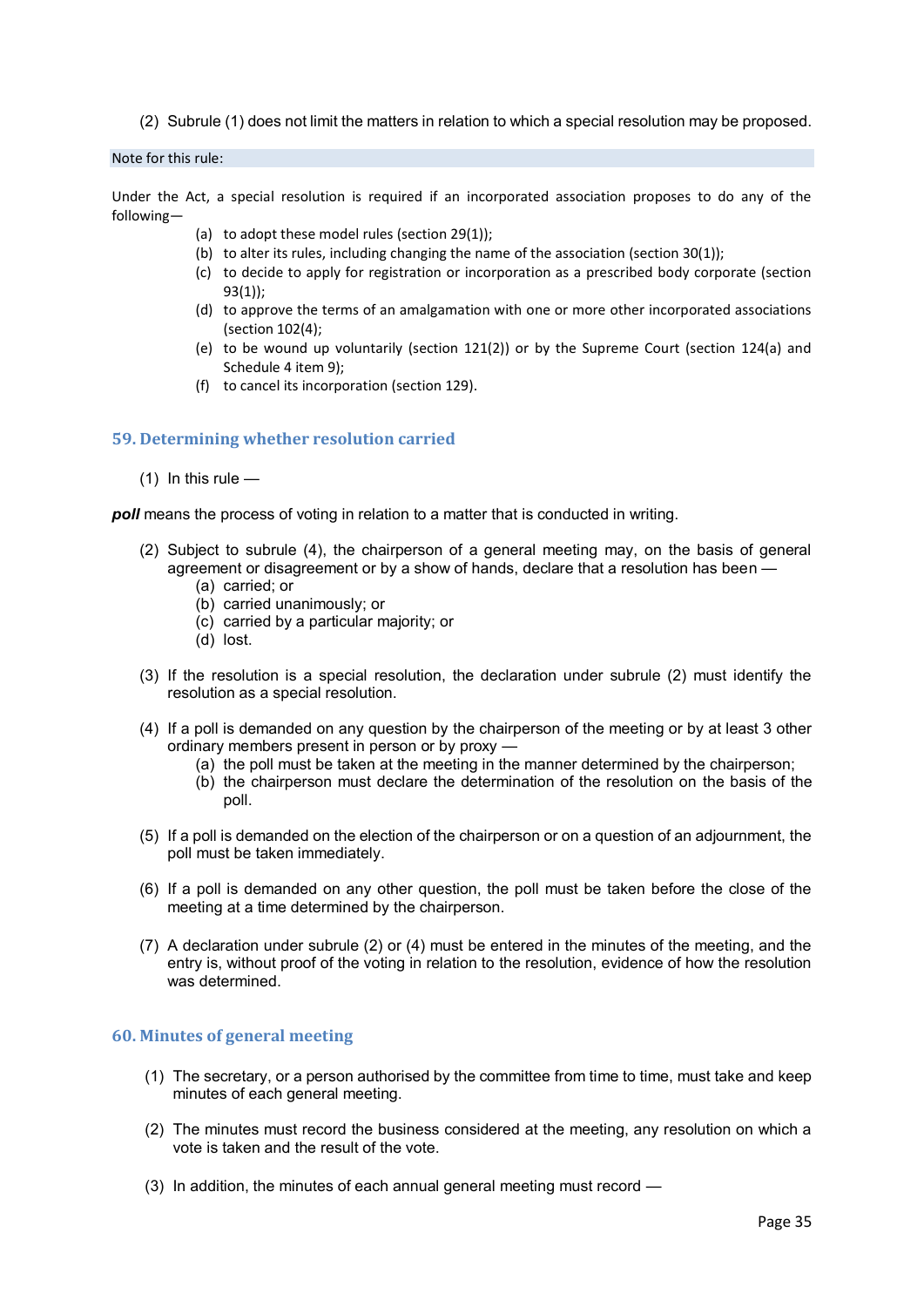- (a) the names of the ordinary members attending the meeting; and
- (b) any proxy forms given to the chairperson of the meeting under rule 53(8); and
- (c) the financial statements or financial report presented at the meeting, as referred to in rule  $50(3)(b)(ii)$  or (iii); and
- (d) any report of the review or auditor's report on the financial statements or financial report presented at the meeting, as referred to in rule 50(3)(b)(iv).
- (4) The minutes of a general meeting must be entered in the Association's minute book within 30 days after the meeting is held.
- (5) The chairperson must ensure that the minutes of a general meeting are reviewed and signed as correct by —
	- (a) the chairperson of the meeting; or
	- (b) the chairperson of the next general meeting.
- (6) When the minutes of a general meeting have been signed as correct they are, in the absence of evidence to the contrary, taken to be proof that —
	- (a) the meeting to which the minutes relate was duly convened and held; and
	- (b) the matters recorded as having taken place at the meeting took place as recorded; and
	- (c) any election or appointment purportedly made at the meeting was validly made.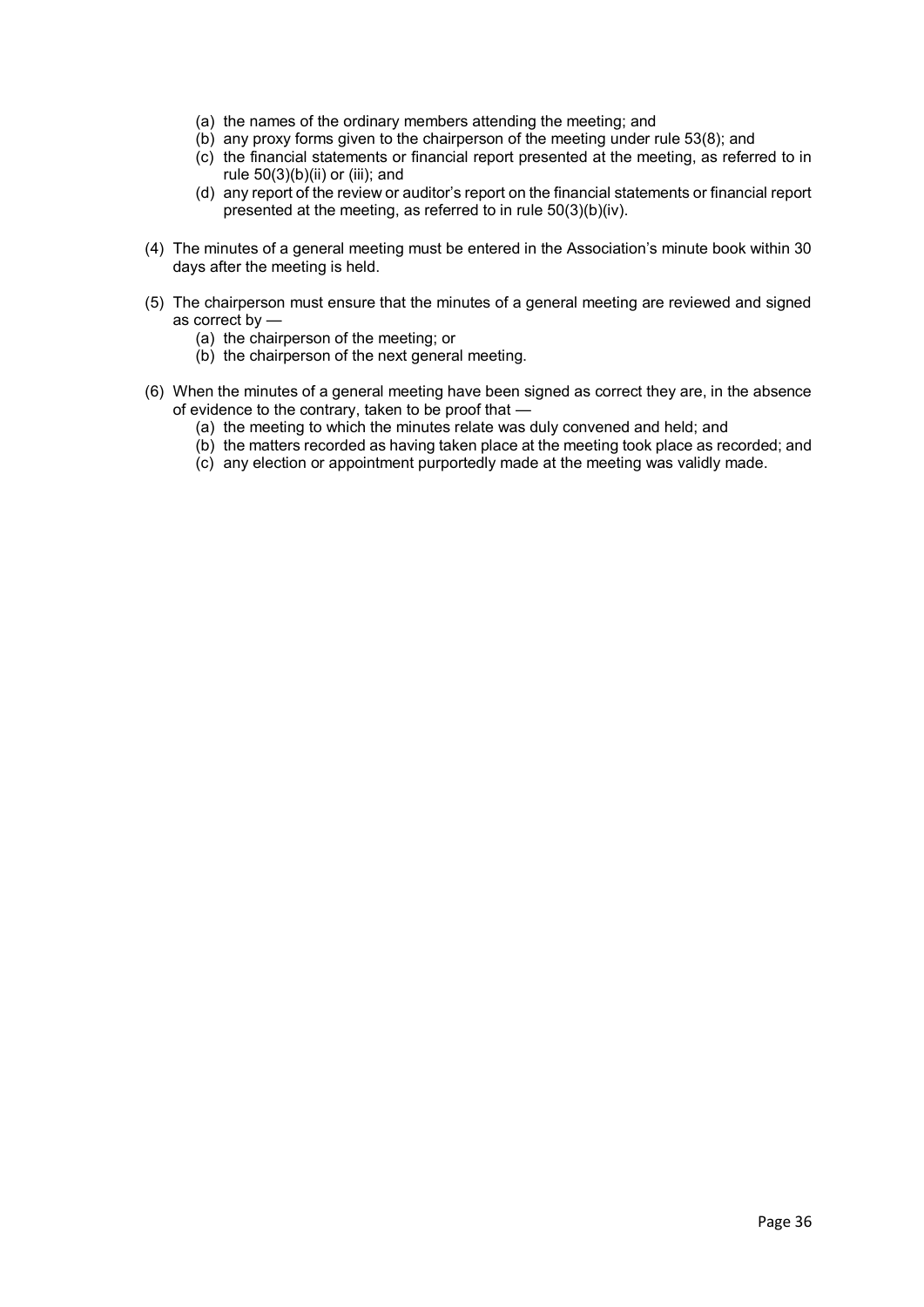# **PART 7 — FINANCIAL MATTERS**

## **61. Source of funds**

The funds of the Association may be derived from entrance fees, annual subscriptions, donations, fund-raising activities, grant's, interest and any other sources approved by the committee.

## **62. Control of funds**

- (1) The Association must open an account in the name of the Association with a financial institution from which all expenditure of the Association is made and into which all funds received by the Association are deposited.
- (2) Subject to any restrictions imposed at a general meeting, the committee may approve expenditure on behalf of the Association.
- (3) The committee may authorise the treasurer to expend funds on behalf of the Association up to a specified limit without requiring approval from the committee for each item on which the funds are expended.
- (4) All cheques, drafts, bills of exchange, promissory notes and other negotiable instruments of the Association must be signed by —
	- (a) 2 committee members; or
	- (b) one committee member and a person authorised by the committee.
	- (c) Except with internet banking shall be administered by the Treasure with authority to transact by the committee.
- (5) All funds of the Association must be deposited into the Association's account within 5 working days after their receipt.

## **63. Financial statements and financial reports**

- (1) For each financial year, the committee must ensure that the requirements imposed on the Association under Part 5 of the Act relating to the financial statements or financial report of the Association are met.
- (2) Without limiting subrule (1), those requirements include
	- (a) if the Association is a tier 1 association, the preparation of the financial statements; and
	- (b) if the Association is a tier 2 association or tier 3 association, the preparation of the financial report; and
	- (c) if required, the review or auditing of the financial statements or financial report, as applicable; and
	- (d) the presentation to the annual general meeting of the financial statements or financial report, as applicable; and
	- (e) if required, the presentation to the annual general meeting of the copy of the report of the review or auditor's report, as applicable, on the financial statements or financial report.

#### Notes for this rule:

- 1. Under section 66 of the Act, an incorporated association must keep financial records that:
	- (a) correctly record and explain its transactions and financial position and performance; and
	- (b) enable true and fair financial statements to be prepared in accordance with Part 5 Division 3 of the Act.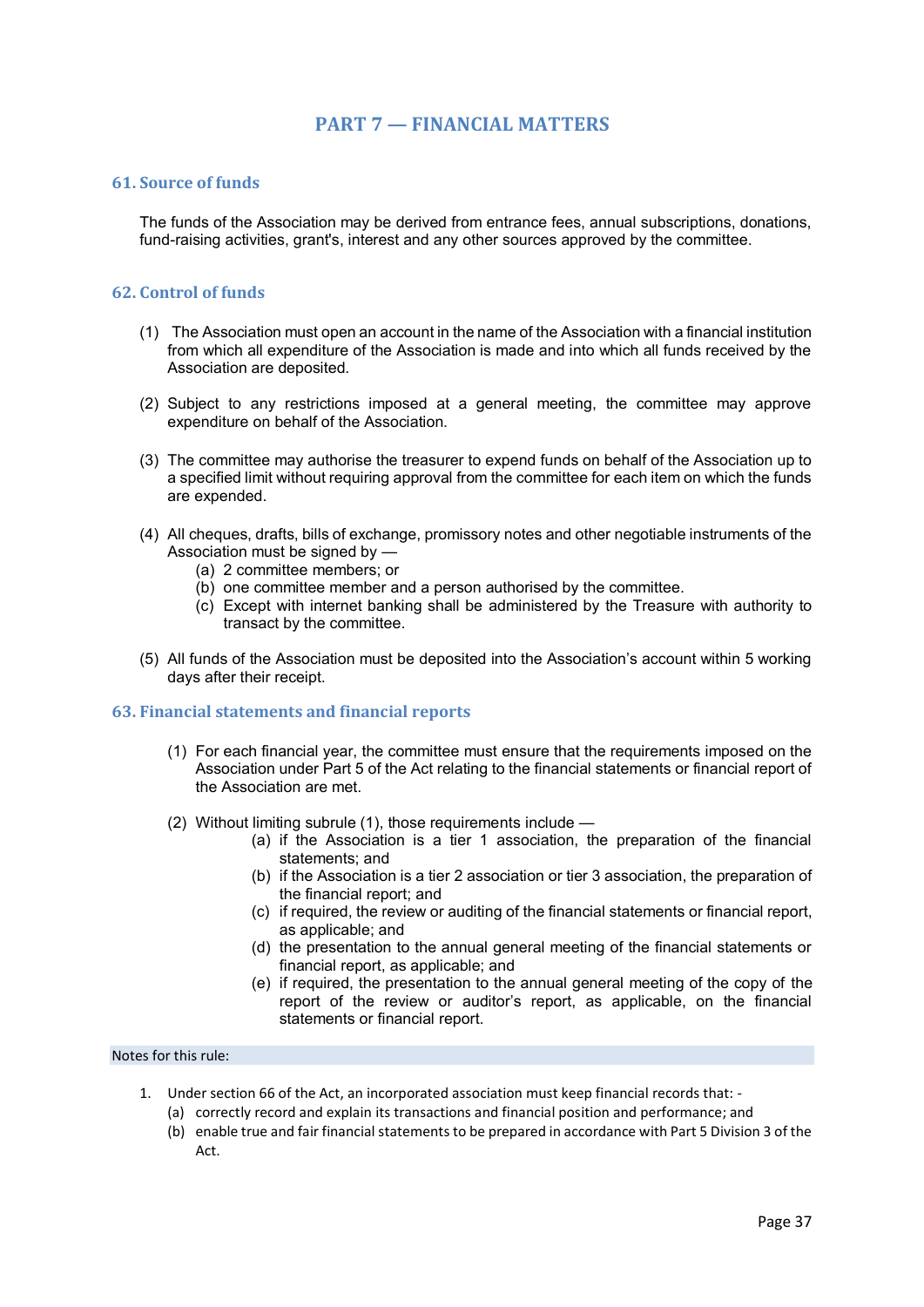2. Under section 67 of the Act, an incorporated association must retain its financial records for at least 7 years after the transactions covered by the records are completed.

# **PART 8 — GENERAL MATTERS**

#### **64. By-laws**

*Guidance Note – Status of By-laws - A by-law must be consistent with the Act, the regulations and these rules. The rules of an association bind the association and the members as an enforceable contract between them. By-laws may not have that status. Therefore, the use of by-laws should be reserved for more procedural or administrative matters.*

- (1) The Association may, by resolution at a general meeting, make, amend or revoke by-laws.
- (2) By-laws may  $-$ 
	- (a) provide for the rights and obligations that apply to any classes of associate membership approved under rule 8(2); and
	- (b) impose restrictions on the committee's powers, including the power to dispose of the association's assets; and
	- (c) impose requirements relating to the financial reporting and financial accountability of the association and the auditing of the association's accounts; and
	- (d) provide for any other matter the association considers necessary or convenient to be dealt with in the by-laws.
- (3) A by-law is of no effect to the extent that it is inconsistent with the Act, the regulations or these rules.
- (4) Without limiting subrule (3), a by-law made for the purposes of subrule (2)(c) may only impose requirements on the Association that are additional to, and do not restrict, a requirement imposed on the Association under Part 5 of the Act.
- (5) At the request of a member, the Association must make a copy of the by-laws available for inspection by the member.

#### **65. Executing documents and common seal**

- (1) The Association may execute a document without using a common seal if the document is signed by —
	- (a) 2 committee members; or
	- (b) one committee member and a person authorised by the committee.
- (2) If the Association has a common seal
	- (a) the name of the Association must appear in legible characters on the common seal; and
	- (b) a document may only be sealed with the common seal by the authority of the committee and in the presence of —
		- (i) 2 committee members; or
		- (ii) one committee member and a person authorised by the committee,

and each of them is to sign the document to attest that the document was sealed in their presence.

(3) The secretary must make a written record of each use of the common seal.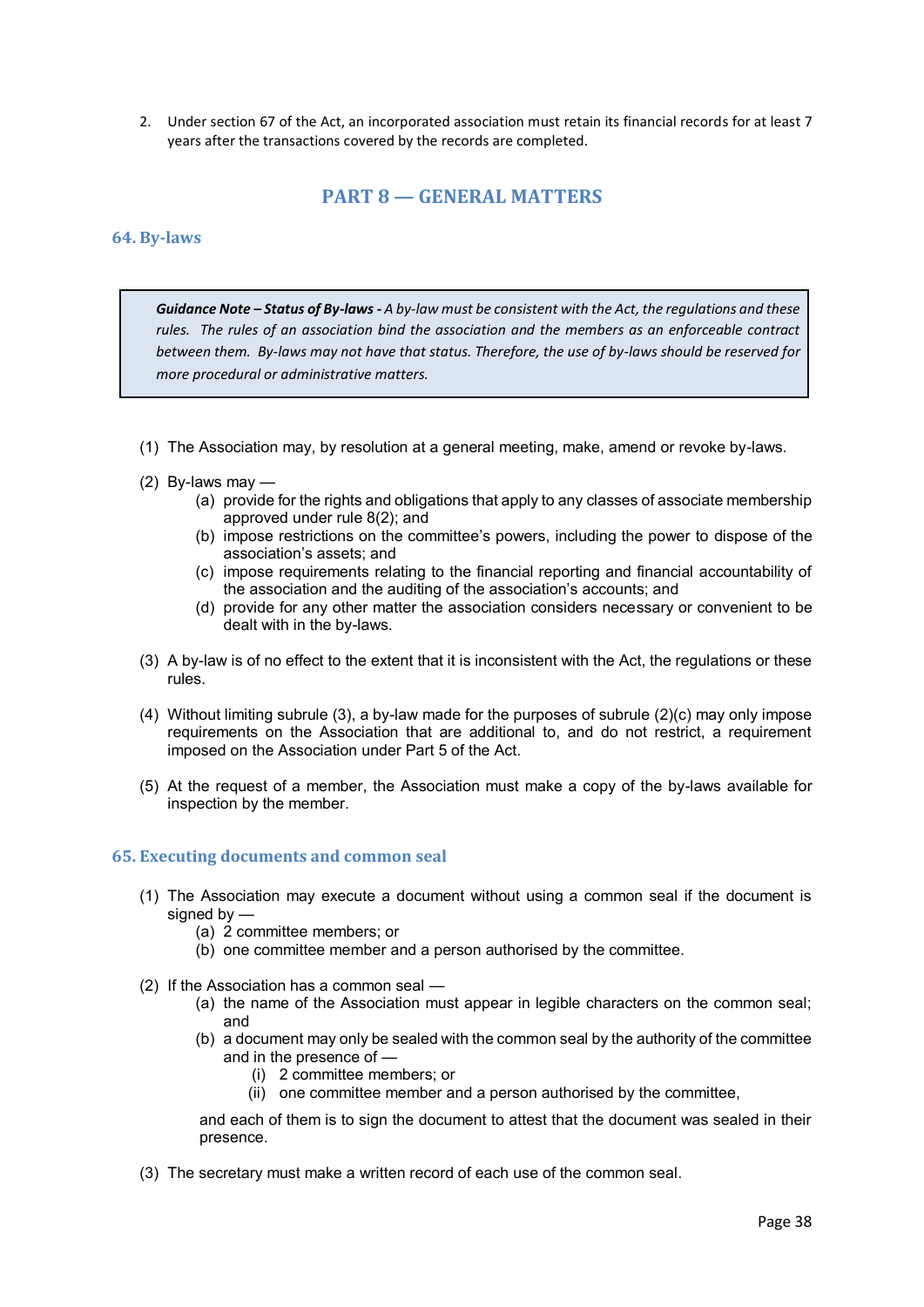(4) The common seal must be kept in the custody of the secretary or another committee member authorised by the committee.

## **66. Giving notices to members**

 $(1)$  In this rule —

*recorded means* recorded in the register of members.

- (2) A notice or other document that is to be given to a member under these rules is taken not to have been given to the member unless it is in writing and —
	- (a) delivered by hand to the recorded address of the member; or
	- (b) sent by prepaid post to the recorded postal address of the member; or
	- (c) sent by facsimile or electronic transmission to an appropriate recorded number or recorded electronic address of the member.

#### **67. Custody of books and securities**

- (1) Subject to subrule (2), the books and any securities of the Association must be kept in the secretary's custody or under the secretary's control.
- (2) The financial records and, as applicable, the financial statements or financial reports of the Association must be kept in the treasurer's custody or under the treasurer's control.
- (3) Subrules (1) and (2) have effect except as otherwise decided by the committee.
- (4) The books of the Association must be retained for at least 7 years.

## **68. Record of office holders**

#### *Act Requirements – Record of office holders*

*Under section 58 of the Act an association must maintain a record of —* 

- · *the names and addresses of the persons who are members of its management committee; or hold other offices of the association provided for by its rules;*
	- the name and address of any person who is authorised to use the common seal of the *association (if it has a common seal); and*
	- · *the name and address of any person who is appointed or acts as trustee on behalf of the association.*

*Under section 58 of the Act the association must, upon the request of a member of the association, make available the record for the inspection of the member. The member may make a copy of or take an extract from the record but does not have a right to remove the record for that purpose.*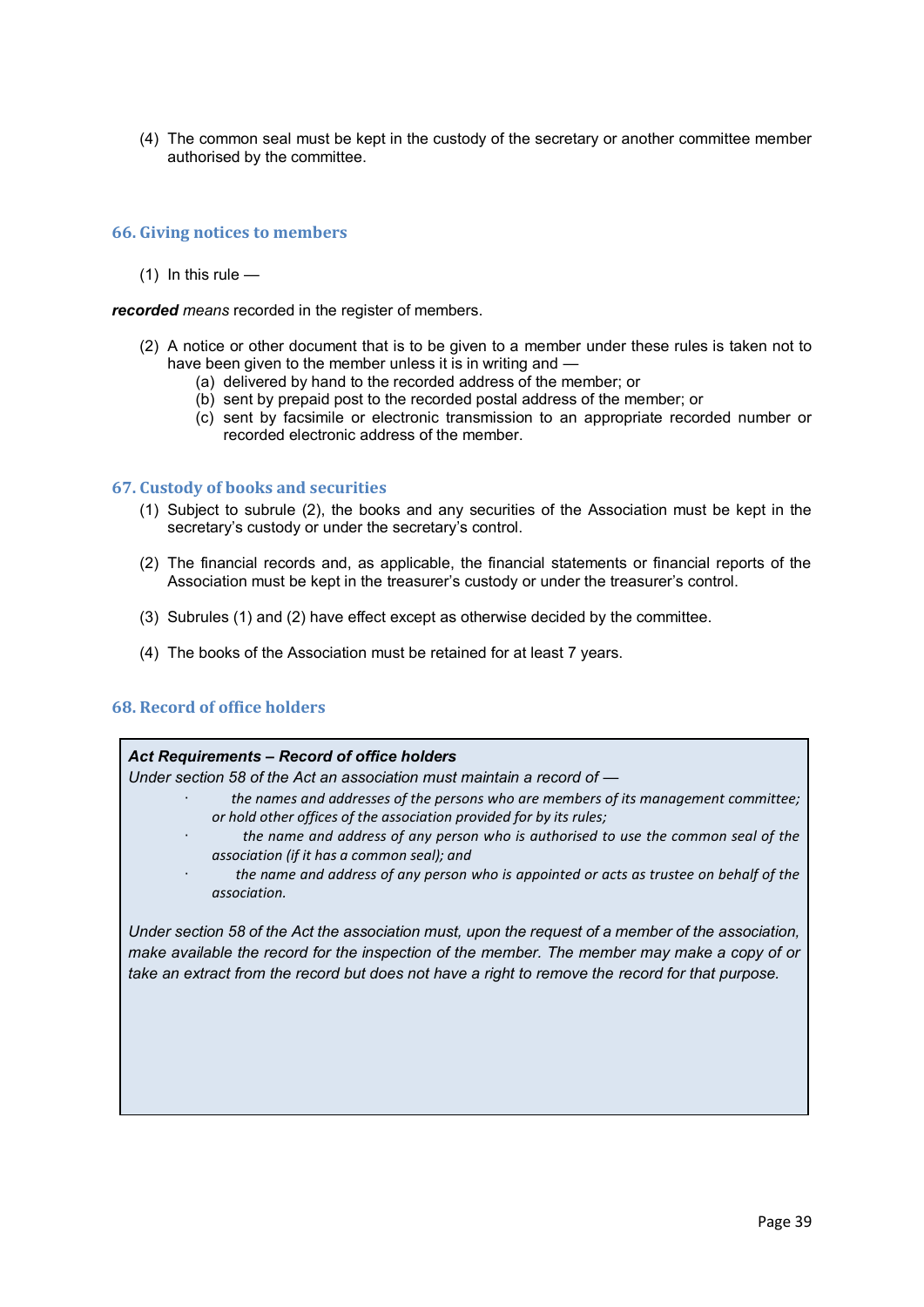The record of committee members and other persons authorised to act on behalf of the Association that is required to be maintained under section 58(2) of the Act must be kept in the secretary's custody or under the secretary's control.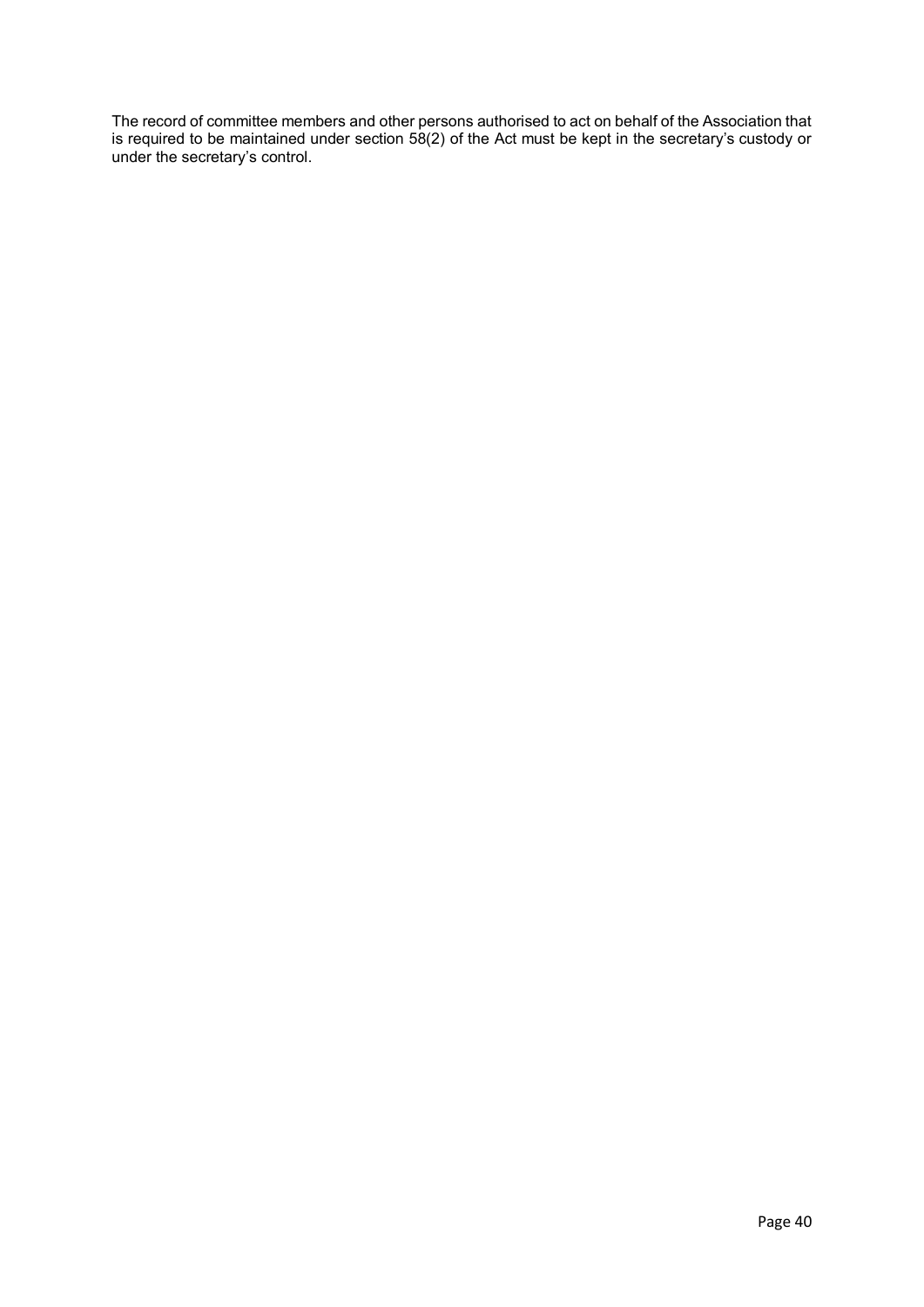#### **69. Inspection of records and documents**

- (1) Subrule (2) applies to a member who wants to inspect
	- (a) the register of members under section 54(1) of the Act; or
	- (b) the record of the names and addresses of committee members, and other persons authorised to act on behalf of the Association, under section 58(3) of the Act; or
	- (c) any other record or document of the association.
- (2) The member must contact the secretary to make the necessary arrangements for the inspection.
- (3) The inspection must be free of charge.
- (4) If the member wants to inspect a document that records the minutes of a committee meeting, the right to inspect that document is subject to any decision the committee has made about minutes of committee meetings generally, or the minutes of a specific committee meeting, being available for inspection by members.
- (5) The member may make a copy of or take an extract from a record or document referred to in subrule (1)(c) but does not have a right to remove the record or document for that purpose.

#### Note for this subrule:

Sections 54(2) and 58(4) of the Act provide for the making of copies of, or the taking of extracts from, the register referred to in subrule (1)(a) and the record referred to in subrule (1)(b).

- (6) The member must not use or disclose information in a record or document referred to in subrule (1)(c) except for a purpose —
	- (a) that is directly connected with the affairs of the Association; or
	- (b) that is related to complying with a requirement of the Act.

#### Note for this subrule:

Sections 57(1) and 58(5) of the Act impose restrictions on the use or disclosure of information in the register referred to in subrule (1)(a) and the record referred to in subrule (1)(b).

# **70. Publication by committee members of statements about Association business prohibited**

A committee member must not publish, or cause to be published, any statement about the business conducted by the Association at a general meeting or committee meeting unless —

- (a) the committee member has been authorised to do so at a committee meeting; and
- (b) the authority given to the committee member has been recorded in the minutes of the committee meeting at which it was given.

**71. Distribution of surplus property on cancellation of incorporation or winding up**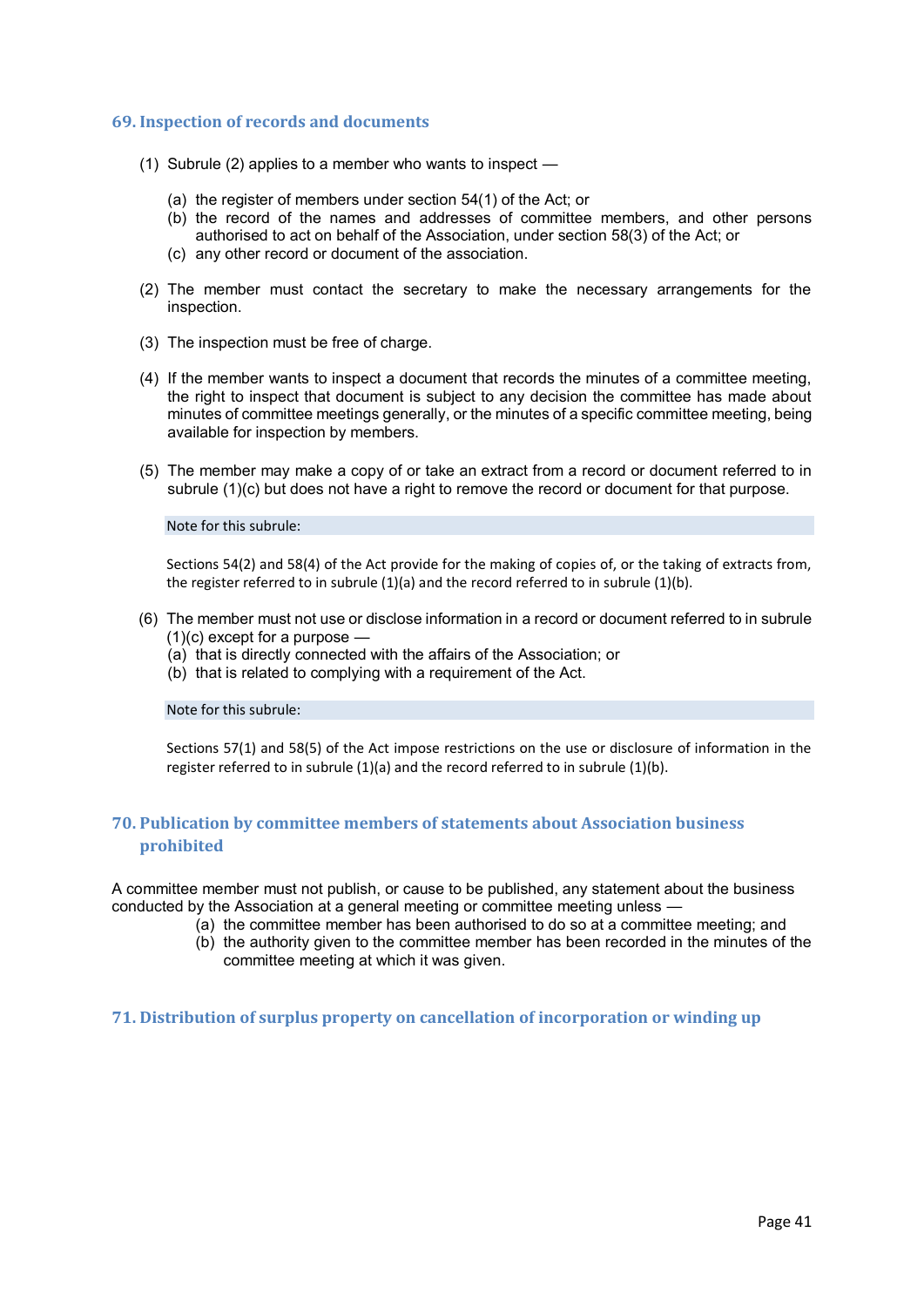| <i>150;</i><br>a company holding a licence that continues in force under the Corporations Act section 151;<br>a body corporate that at the time of the distribution is the holder of a licence under the<br>Charitable Collections Act 1946;<br>a body corporate that $-$<br>is a member or former member of the incorporated association; and<br>$\circ$                                     |
|-----------------------------------------------------------------------------------------------------------------------------------------------------------------------------------------------------------------------------------------------------------------------------------------------------------------------------------------------------------------------------------------------|
| at the time of the distribution of surplus property, has rules that prevent the distribution<br>$\circ$<br>of property to its members;<br>a trustee for a body corporate referred to in paragraph (e);<br>a co-operative registered under the Co-operatives Act 2009 that, at the time of the distribution<br>of surplus property, is a non-distributing co-operative as defined in that Act. |

 $(1)$  In this rule —

- *surplus property*, in relation to the Association, means property remaining after satisfaction of (a) the debts and liabilities of the Association; and
	- (b) the costs, charges and expenses of winding up or cancelling the incorporation of the Association, but does not include books relating to the management of the Association.
- (2) On the cancellation of the incorporation or the winding up of the Association, its surplus property must be distributed as determined by special resolution by reference to the persons mentioned in section 24(1) of the Act.
- (3) at any General Meeting or at a Special General Meeting called for such purpose. Consent must be by seventy five percent of members present and eligible to vote. If upon the dissolution or winding up of the Council there remains, after the satisfaction of all its debts and liabilities, any property whatsoever, the same shall not be paid to, transferred or distributed amongst the members of the ANRCI. It shall be given to some other association incorporated under the Act or to a charitable purpose, provided that the association, institution or body shall prohibit the distribution of its income and property among its members. The association, institution, body or object shall be determined by the members of the ANRCI at or before the time of dissolution or winding up. In default of any such resolution such payment, transfer or distribution shall be determined by a Judge of a District Court